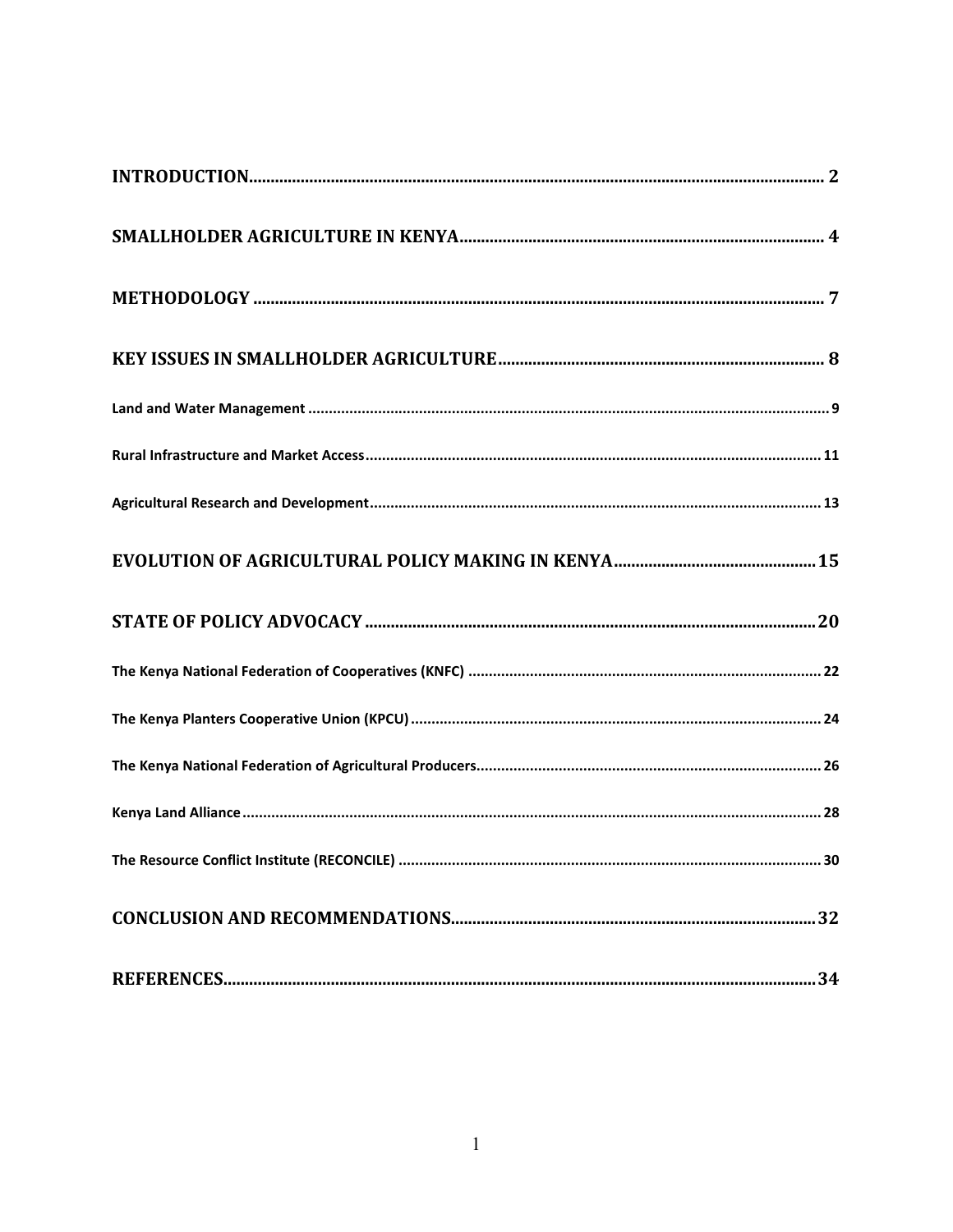## **Introduction**

 $\overline{a}$ 

Agriculture in Kenya remains a dominant sector in the economy accounting for 25% of GDP and 60% of export earnings. The sector also indirectly contributes another 27% to the GDP through linkages with manufacturing, distribution and service related sectors and accounts for 60% of total national employment. Out of the total labour force, women contribute 75% of the labour force (Republic of Kenya, 2004a). The majority of Kenya's population (80%) lives in rural areas and derives its livelihood from agriculture. Approximately 51% of the population is also food insecure (ibid.). Agriculture growth is thus critical for economic development and alleviation of poverty. A comprehensive understanding of the historical and current national agricultural development issues is a critical initial step in identifying the combination of policies that may contribute towards turning around smallholder agriculture.

The centrality of the agricultural sector to national development is exemplified by policy documents that have been produced since the 1960s. The purpose of these policy documents has been to engender meaningful development through the eradication of poverty, ignorance and disease. Indeed, the core policy document, *Sessional Paper No.10 of 1965* on 'African Socialism and Its Application to Planning in Kenya', broadly spelt out the developmental contours that the post-independence nationalist regime would take. The document envisaged a form of unbalanced development biased towards the high potential agro-ecological areas in Kenya in Central and parts of the Rift Valley provinces. These two provinces are inhabited by the core ethnic political constituencies of the post-independence government. These communities constituted the most politically and economically mobilised communities who, through the ideological debates between the political parties KANU and KADU, were able to impose pressure on the incumbent government to fulfill the nationalist promises of land and freedom.<sup>1</sup>

In specific terms, ethnic communities supporting both political parties were predominantly made up of smallholder farmers; those with landholdings between 5 to 7 acres, which were resettled in the former "white highlands" in the Rift Valley and Central province. The government's resettlement policy had brought in a wave of largely Kikuyu peasants into what were previously white owned farms. This policy was undergirded by the ethnically selective provision of

<sup>&</sup>lt;sup>1</sup> In particular, Kikuyu and Luo formed the core political constituency of KANU, which fronted for a centralized system of government. The minority Coastal communities, Luhya and Kalenjin, supported the KADU, which argued for a quasi-federalist system of government.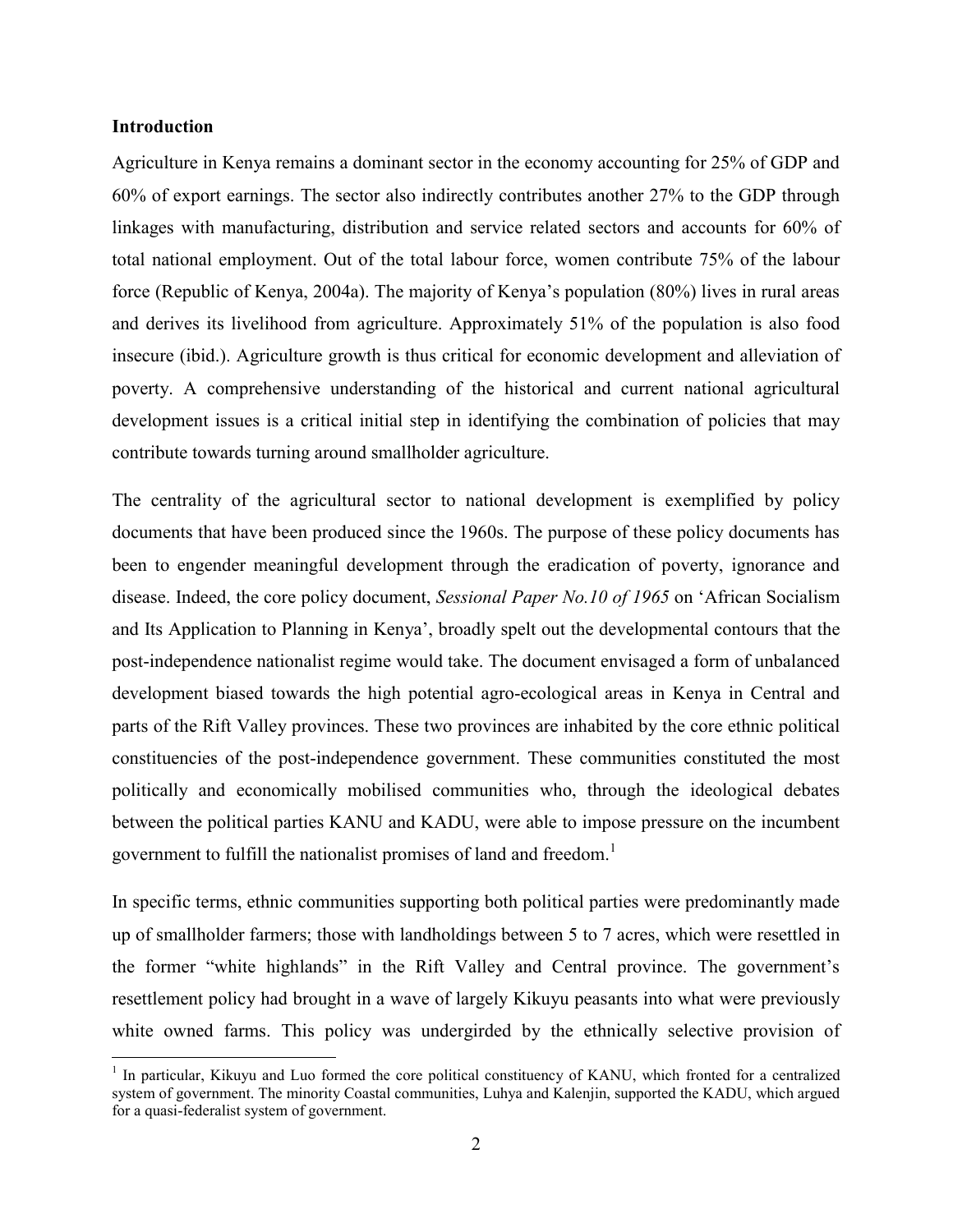government support services. However, Kenya's 'golden age' (from the time of independence in 1963 up until the late 1970s)– the basis of its international reputation for so-called successful development - of capitalist economic growth was short-lived. By the late 1970s/early 1980s, a host of internal and external factors converged to reverse the modest gains in welfare that had been achieved (see Lofchie, 1989).

The smallholder sector continues to face a myriad of challenges related not only to colonial and post-colonial state policies, but also misguided development theories and models (see Cohen, 1988). Agriculture in Kenya has undergone major changes over the past decades since the implementation of structural adjustment beginning in 1988 and other sectoral reforms. The effects of these policies and programs on agricultural productivity continue to be debated. Donor-supported evaluations present evidence of a broad economic turnaround in Africa based on increased agricultural productivity growth. Macro-economic and agricultural sectoral reforms are identified as major factors explaining the rise in productivity growth (see USAID, 1993; Block, 1994; Sahn and Sarris, 1991; World Bank, 1994). However, in contrast, analyses supported by UNICEF and FAO have strongly questioned the effects of structural adjustment and/or food sector reform on agricultural productivity growth and household food security (see Cornia, Jolly, and Stewart 1987; Mosley 1994).

This study examines the historical and current performance of the smallholder sector in Kenya. It analyses some of the strategies smallholders and their allies have forged to respond to the diminishing government budgetary allocations to the sector since the 1980s. It addresses several questions. What policy and other factors currently work against the sustainable development of smallholder agriculture in Kenya? How have the smallholders responded to these challenges? Section one examines the national profile of smallholder agriculture in Kenya. Section two describes the methodology used for data collection and analysis. This is followed by a discussion of key issues in smallholder agriculture and the nature of government interventions in the sector. Section four analyses the nature of agricultural policy making in Kenya. Section five deals with the state of contemporary policy advocacy, it does so by looking at the responses of farmer organisations to the changing fortunes of agricultural development in Kenya. The final section constitutes recommendations and concluding remarks.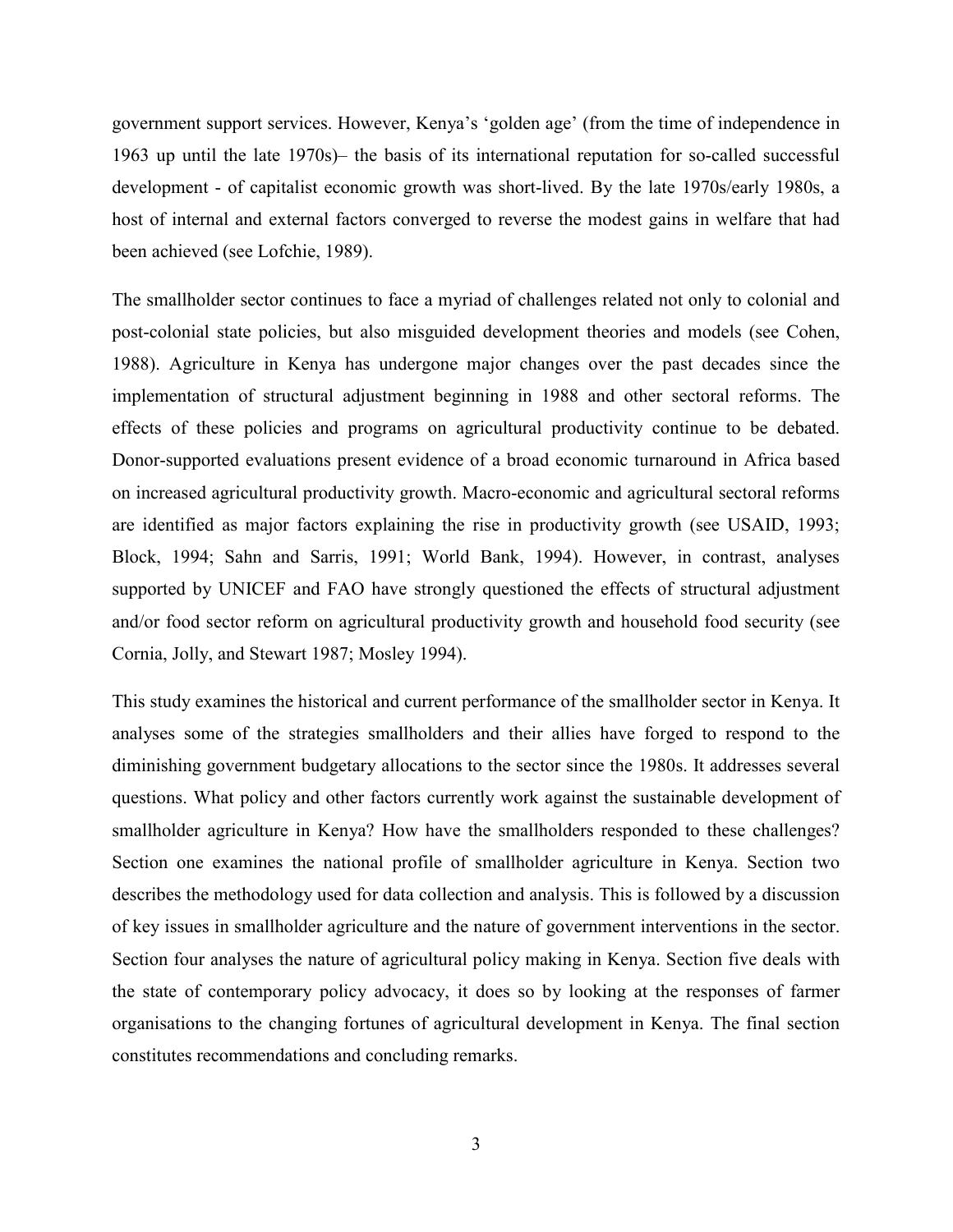## **Smallholder Agriculture in Kenya**

The post-independence agricultural policies about the smallholder sector in Kenya trace their roots to the colonial period (see Alila, 1977). Colonial policies favored mainly the White owned, large scale commercial farm sector. Kenyan agriculture had a dual structure under which British colonial agricultural policy emphasised separate development of European settlement areas. The core purpose of the dual policy of agricultural development was the creation of an agrarian capitalist economy, geared towards repaying loans earlier provided by the British Treasury to build the Mombasa-Kampala railway, a key valve for British imperial resource extraction (see Leys, 1975). A key pillar of this strategy entailed the massive dislocation of indigenous communities and their 'containerization' in native reserves, which provided a constant source of cheap labour for colonial capital. In total, 11 million acres was carved up for the development of a white settler enclave which straddles the present day Central and Rift Valley provinces (see Sorrenson, 1968).

Over time, increasing population pressure in the reserves led to technological stagnation, underdevelopment and low food production. These contradictions crystallized into the Mau Mau radical rebellion for land and freedom which accelerated the process of decolonization. A core political constituency of this rebellion was a closely forged alliance between squatters residing in the Rift Valley, who bore the disproportionate brunt of colonial dislocation and social deprivation and the emergent petite bourgeoisie, both in Nairobi and in the farms in the Rift Valley, who gave coherence to the movement (Furedi, 1989; Kanogo, 1987).

Colonial response to the agrarian rebellion was the Swynnerton Plan, which instituted reforms in land tenure (titling) and rural economy in Central Province. In a bid to stem the Mau Mau rebellion, the colonial state instituted a rapid land titling programme whose purpose was to isolate the radicals while cultivating a conservative smallholder class. This set the basis of postindependence agrarian conflicts. Land titling was aimed at rewarding loyalists while isolating the radicals, through the creation of a politically conservative Kikuyu agrarian class that could act as the counterpoise against any future militant nationalists among the Kikuyu (Leys, 1975; Hearbeson, 1973). The net impact of this programme was thus to incorporate the emerging smallholder class into the global export commodity markets, through the simultaneous introduction of cash crops (coffee, tea) and improved farming techniques, in the context of an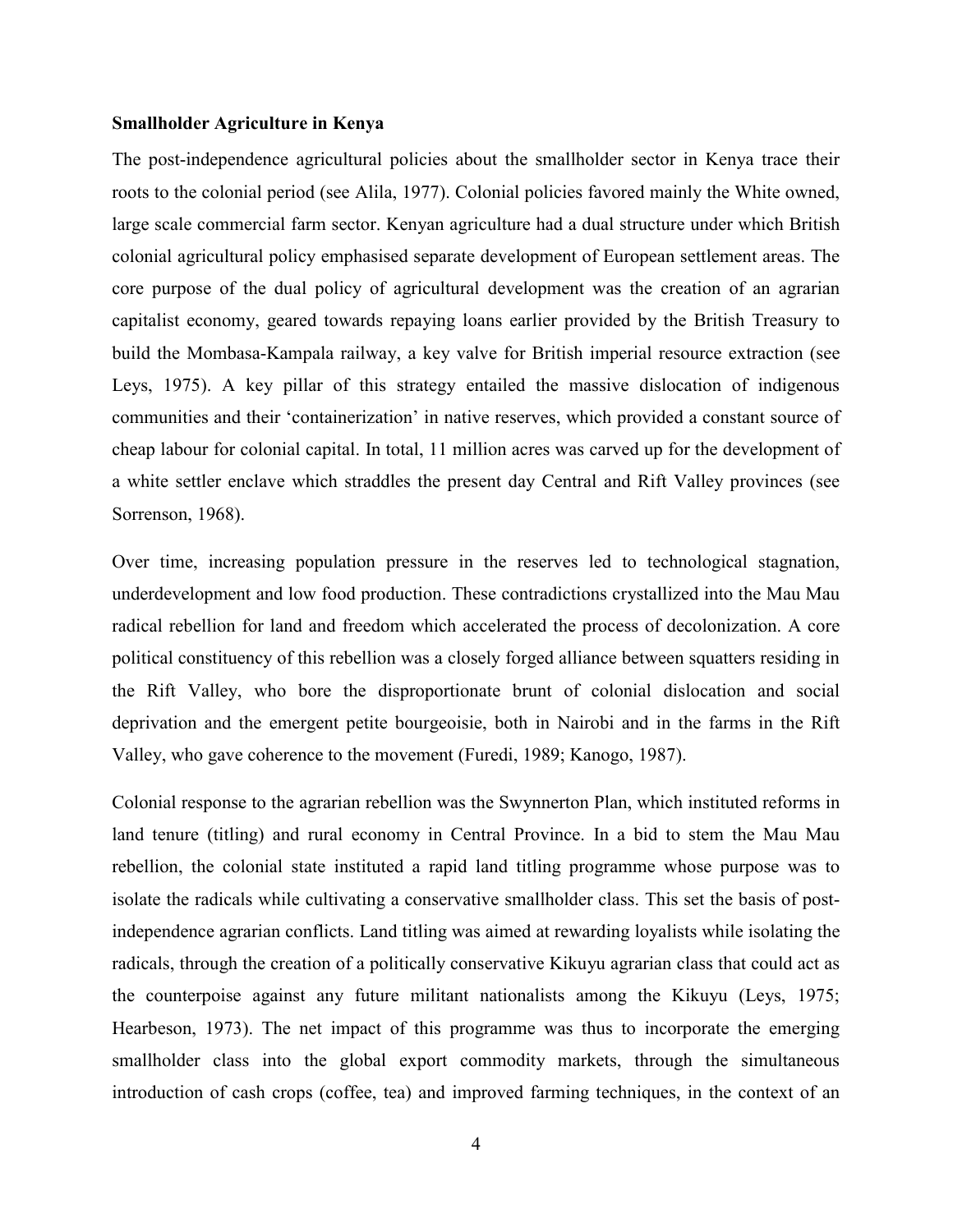accelerated land titling programme. Land was therefore critical, not only to processes of class formation, but also informed the critical issues around which the Lancaster House independence talks revolved (see Wasserman, 1976; Harbeson, 1973).

To be sure, ethnic communities in Kenya were integrated differentially into the colonial agrarian capitalist economy. The subsequent emergence of cooperatives, new farming techniques and cash crops in the post-colonial period, largely placed the Kikuyu at the forefront in the struggle for control over post-independence national resource distribution. The colonial agrarian economy deliberately generated ethnic-based inequalities, thus polarizing relations between Central province (where the Kikuyu predominantly reside) and the rest of Kenya (Ngunyi, 1996). These ethnic-based inequalities created the basis on which future ethnicisisation of political processes would advance. Coming to terms with the partial success of post-independence smallholder agriculture in Kenya therefore requires an examination of the role of smallholders as a critical political constituency of the nationalist government.

There are very rich debates on the peasantry in Kenya. These debates revolved around the nature of the peasantry and its dynamics (see Kenya: the Agrarian Question, *Review of African Political Economy* 1981, No. 20). Colin Leys (1975) *et al*. pioneered studies on the relation between land and class formation and consolidation. MukaruNg'ang'a (1981) asserted that the colonial state's land titling programme isolated radicals and created a conservative smallholder class which led to post-independence agrarian conflicts. After he examined what was happening at that time to the peasantry, he concluded that, the expansion of the peasantry seemed to take place in tandem with the interests of foreign capital. Thus, while local capitalist interests may have sought to destroy peasant production, foreign finance capital seemed to struggle to preserve the peasant commodity production. Yet, the general assumption of the peasantry as a class in itself betrayed the multi-occupational nature of the emerging rural social structure. Moreover, the weak generalization of this study stems from its focus on Central province alone. The responses of peasantries in other parts of the country are not known.

This is also true of Nyong'o's (1981) analysis. According to him, while foreign finance capital was actively encouraging capitalist development in Central, the tendency in Nyanza was toward the stagnation and/or destruction of the middle peasantry. Indeed, rather than capital accumulation, an alliance of merchant capital and peasants fought against the land titling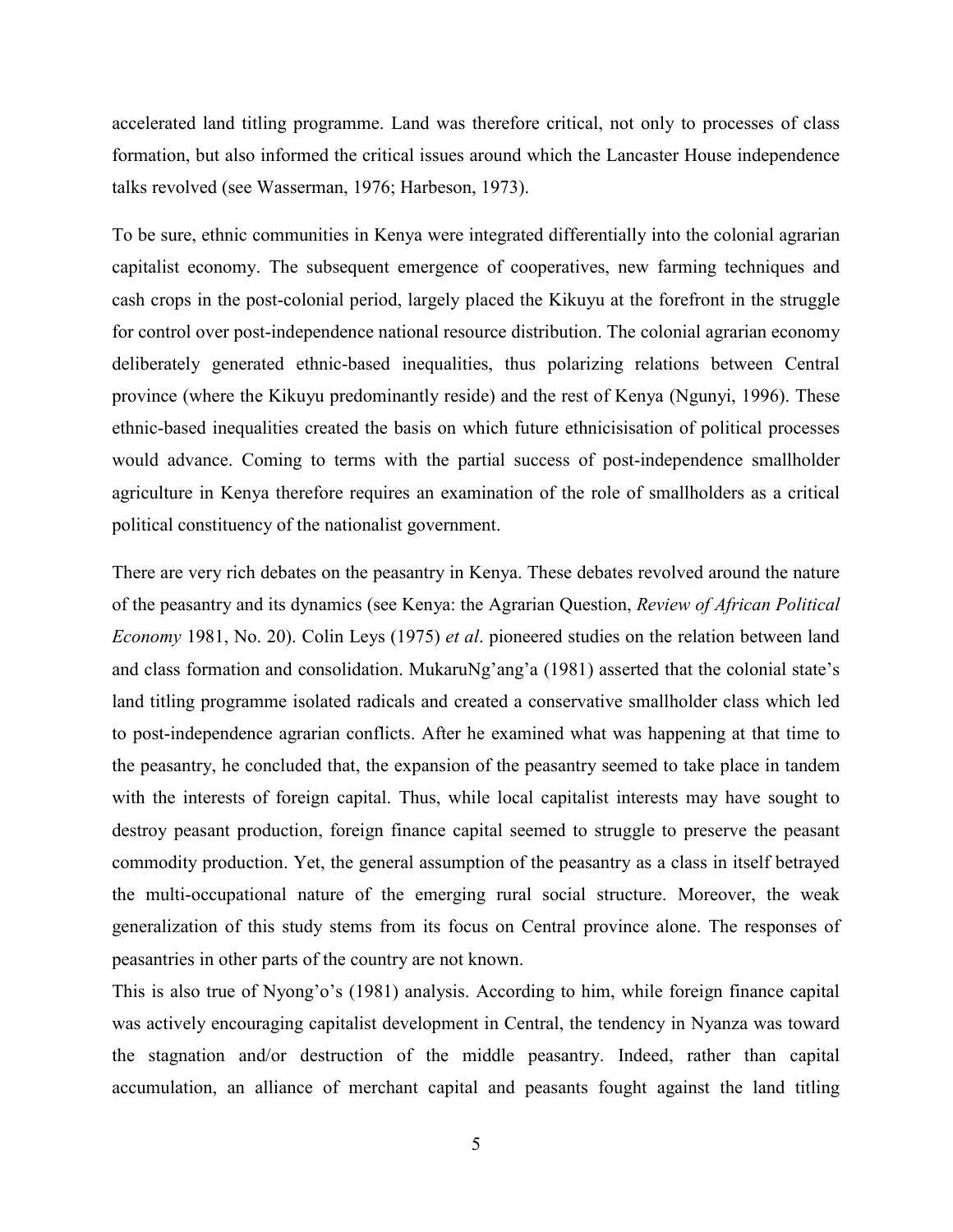programme in Nyanza. The net consequence was the propagation of increased migration of wage labor to other parts of the country, especially urban centers, due to the limited capitalist development in Nyanza. This partially explains the differential political and economic performance of the peasantry in terms of its limited resource mobilisation capacity to pressure the state to implement pro-peasant agricultural policies.

On the contrary, while the logic of polarization is apparent in capitalist development everywhere, Leys (1971) saw the expansion of the peasantry in the Kenyan context as an obstacle to capital accumulation. Instead of consolidating capitalism, a frozen peasantry merely served to solidify the emergent patron-client relations characteristic of the Kenyan political economy. Despite expanded peasantisation processes, Kenya's uni-modal model of development registered an annual agricultural growth rate of 4.9 and 3.8 % between 1964-1974 and 1975-1978 respectively.<sup>2</sup> By 1977 smallholders were producing approximately 30% of Kenya's coffee and tea.

By the late 1980s, there was what is commonly referred to as the end of the coffee boom, external oil shocks, declining internal production and rising indebtedness; the state increasingly faced fiscal problems. This led to the imposition of paternalistic structural adjustment programmes emphasising budget rationalisation and administrative decentralisations. The need to fill the vacuum left by the inability of the state to provide social services witnessed the rise of a vibrant peasant-based self-help movement – *Harambee* – which was geared toward provision of rural social services. The small and middle peasants who constituted the bulk of the self-help movement in Kenya seemed to force the Kenyan state to be minimally accountable to the public in the realm of social services (See Barkan and Holmquist 1989, p.361).

 $\overline{a}$ 

 $2$  The unimodal model of development is known in policy debates as a model under which smallholdings are comparatively more productive than large farms. The concomitant assumption holds that a small %age increase in productivity from many millions of small farmers would significantly enhance food security more than large farms, which would require a larger increase in output to bridge the same gap. Channeling scarce resources to the small farm sector is likely to prove more beneficial for overall production. In addition, the model pointed out that large farms were becoming less productive, reducing the smallholders' proportion of land and resulting in increased rural-urban migration, unemployment and lower productivity of large farms. Thus, the main thrust of this model is equitable distribution of resources to the poorest elements in the population mainly the smallholders through central government control of land and regulated distribution of agricultural inputs, infrastructure development, and farm credit provision (see Cohen, 1988).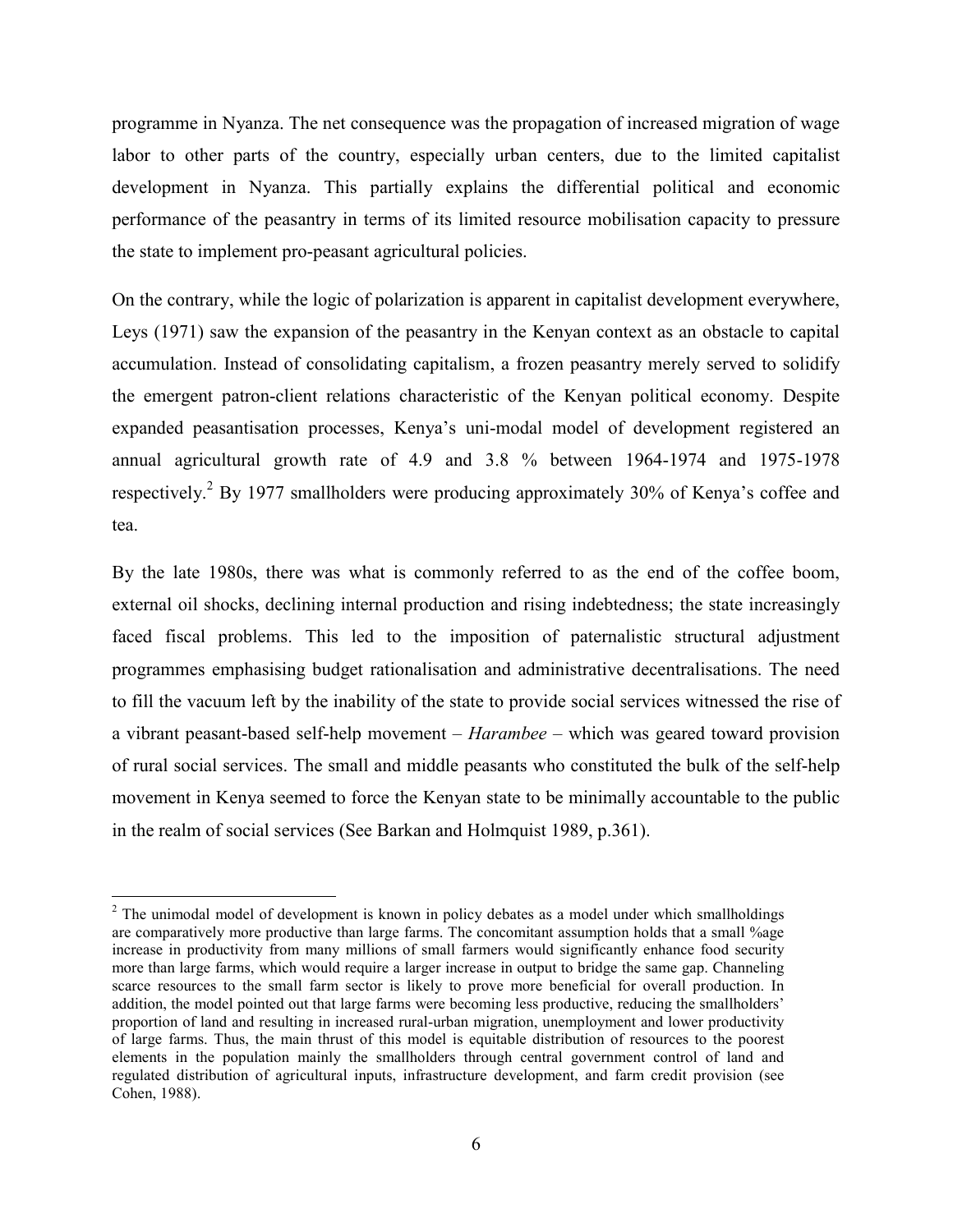Yet Widner (1994) seems to dispute this hypothesis. Her findings indicate that with regard to their capacity to support broad national policies favorable to agriculture, most "semi-competitive systems are alike (p.128)". A semi-competitive political system generates such policies for reasons that have little to do with the character of the regime (ibid). In this instance, higher producer prices and pressure against overvaluation of the currency derived from the personal interests of senior officials of the Agriculture ministry and elites in both the Kenyatta and Moi regimes. During this period, producers and smallholders boasted receipts of over 90% of the world market price for coffee and tea. However, this is only indirectly related to the nature of electoral rules which delineate the space for public contestation of policies.

Indeed, with the change from Kenyatta to Moi, changes in electoral rules had far reaching effects on the "voice" of smallholder farmers. This transition coincided with the disintegration of the nationalist coalition and the consolidation of presidential authoritarianism (Nyongo'o 1989). Characterised by de-institutionalisation of the agricultural parastatal sector and the "looting" of erstwhile Kikuyu capital, Moi sought to build his Kalenjin political base in close alliance with Asian capital and a galaxy of ethno-regional patrons in order to consolidate control of the state. Hence, the concomitant development of Nyayo tea zones was biased toward the tea sector farmed largely by Kalenjin smallholders, leading to the gradual neglect of the coffee sector (a Kikuyu mainstay). The net consequence over time was the de-mobilisation of smallholder organisations and their re-orientation toward "service delivery" at the behest of the state. Furthermore, increasing global competitiveness through liberalisation and deregulation of the agricultural sector left the smallholder sector unprepared to respond to the surge in imports and lessened state protectionism.

### **Methodology**

This study combined secondary and primary data collection methods. Secondary socio-economic data was obtained from Government Agricultural Annual reports, statistical abstracts, Welfare Monitoring Surveys, and Economic Surveys. Archival research and compilation of statistical data were used to support the qualitative data whenever possible. Information from these publications was used to map the national profile of the smallholder agricultural sector and to provide the background on which the dynamics of farmer advocacy can be understood.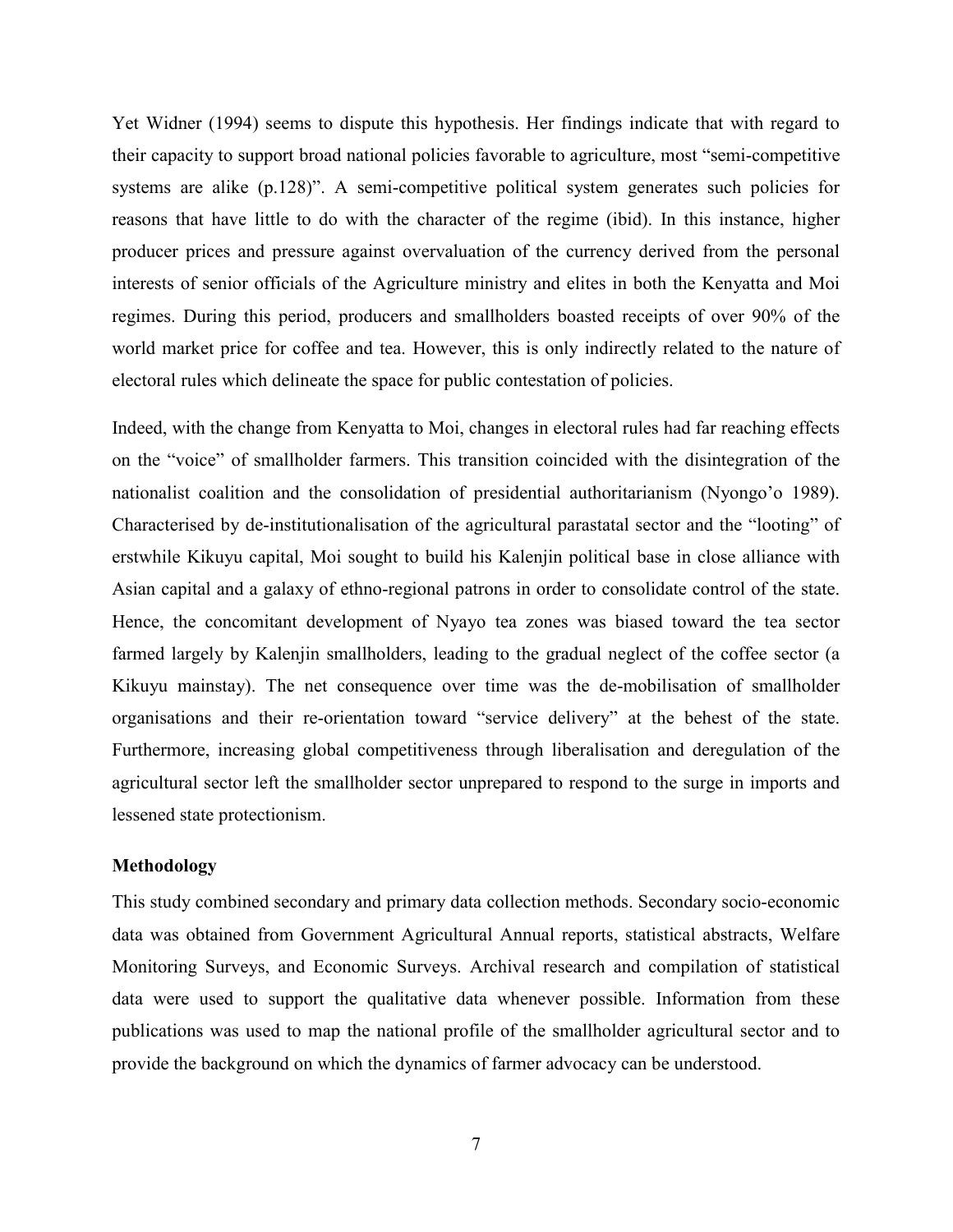This was followed by fieldwork which utilised a semi-structured questionnaire. Interviews with individuals and focus groups were done using the questionnaire. Fieldwork was conducted across a sample of sites with substantial smallholder agriculture and advocacy movements. Interviews were held with key informants including leaders of advocacy organisations and senior civil servants. Questions focused on marginalisation of smallholder farmers and/or their differential treatment by the state vis-a-vis the lavish state support of large scale- farming, especially in Rift Valley and Central.<sup>3</sup> This disproportionate treatment of farmers primarily highlights problems of land tenure and related policies. These are clearly mentioned in the AU CAADP document, specifically the Pillars of Smallholder Production, and easily fit within the problematique of agricultural policy in Kenya. The adoption of AU/CAADP framework points to the need to look at land and water management, labour and inputs and technology and market access.

## **Key Issues in Smallholder Agriculture**

<u>.</u>

Consistent growth in agricultural productivity in Kenya is constrained by a number of factors. Key among these factors is inequality in landholdings and inefficient land use patterns; inefficient marketing systems characterised by poor roads, limited storage capacity and poor access to markets; low and inappropriate use of improved inputs such as fertilisers and certified seeds due to high costs; and low investment in agricultural research and development. In addition, low levels of value addition to agricultural products make key agricultural exports less competitive on the global market.

Nevertheless, a desire for a commercially oriented and internationally competitive agricultural sector continues to inform current government agricultural development objectives of poverty reduction and meeting the first MDG goal of eradicating extreme poverty and hunger (The African Executive, 21-28, May 2008). Current initiatives undertaken by the Agriculture ministry are geared toward addressing the challenges and constraints affecting smallholder farmers through increased commercialisation. Prominent among these policies is the review and harmonisation of the legal, regulatory and institutional frameworks, in order to create an enabling environment for production and marketing. In addition, privatisation of non-core

 $3$  This is in line with the Sessional Paper No.10 (1965) which favoured the investment of state resources in the socalled high potential areas. Broadly, these areas fell in Rift Valley and Central province. Fieldwork was carried out in selected areas within these provinces.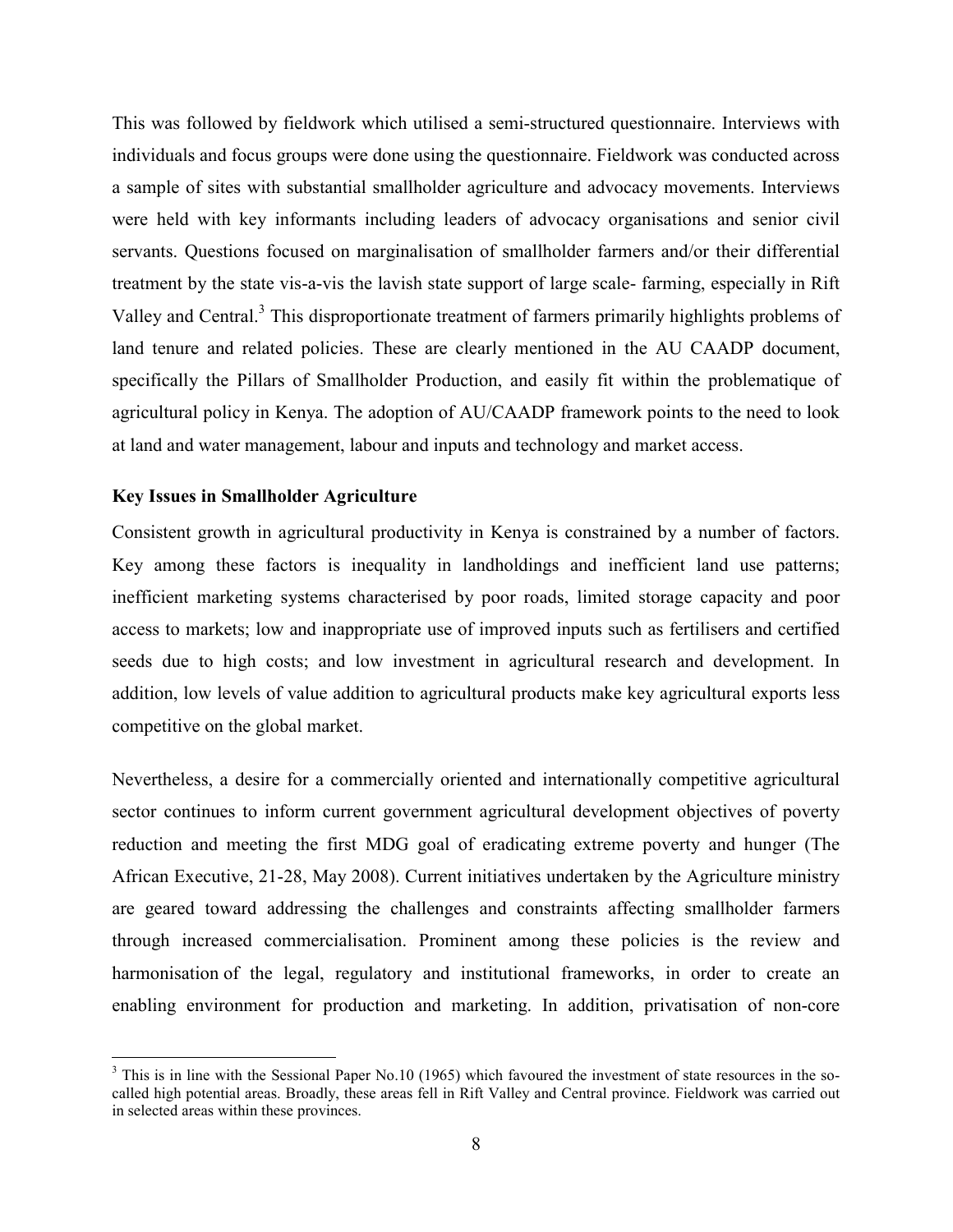functions of the parastatals and ministries is being undertaken to bring about efficiency, accountability and effectiveness in administrative operations and to increase access to quality farm inputs and financial services (ibid.). In this context, key issues in the smallholder sector can be understood along the four NEPAD/CAADP priority pillars for comprehensive agricultural development in Africa: land and water management, rural infrastructure and market access, food supply and hunger reduction and agricultural research and development.

#### *Land and Water Management*

Kenya's agricultural production patterns are based on a dual land ownership structure, characterised by a well-resourced large farm sector specialising in export crops (coffee, tea, wheat, etc.) and poorly resourced "communal" areas with high land pressure, poor infrastructure and persistent food insecurity. Indeed, the large farm sector dominates the less than 20% of land in Kenya categorised as high-medium potential arable land with average annual rainfall of 1,200 mm. The long rains in these areas extend from March to June while the short rains occur from October to December. These skewed land distribution patterns are further segmented along class, ethnic, gender and generational terms.

In Kenya, farmers are conventionally categorised into large, medium and small farmers**.** Large farmers are those with holdings of 20 hectares or more; medium farmers' holdings range from eight to twenty (8-20 ha) while small farmers are categorized as those with holdings of eight hectares or less. In the mid-1970s, the three categories accounted for 20,000, 270,000 and 10,340,000 farmers respectively (see World Bank 1984). Recent estimates show that 59.5% of the population operates small farms between 0.01-3.0 hectares, 11.4% operate over 3 hectares and 22.7% hold tiny plots of land (see Welfare Monitoring Survey II 1994). Indeed, landlessness is estimated to hover above 30 % of the total population. While small farmers are found all over the country, large farms are largely a phenomenon of the Rift Valley especially in UasinGishu and Trans Nzoia districts. Large farms in these districts mainly grow maize and wheat although there are significant medium farms that grow the same crops. With minimal variations, current statistics indicate that small farms continue to account for over 70% of total crop production while the rest is shared between medium and large farms (see Welfare Monitoring Survey, II 1994; Kenya Integrated Household Budget Survey, 2005).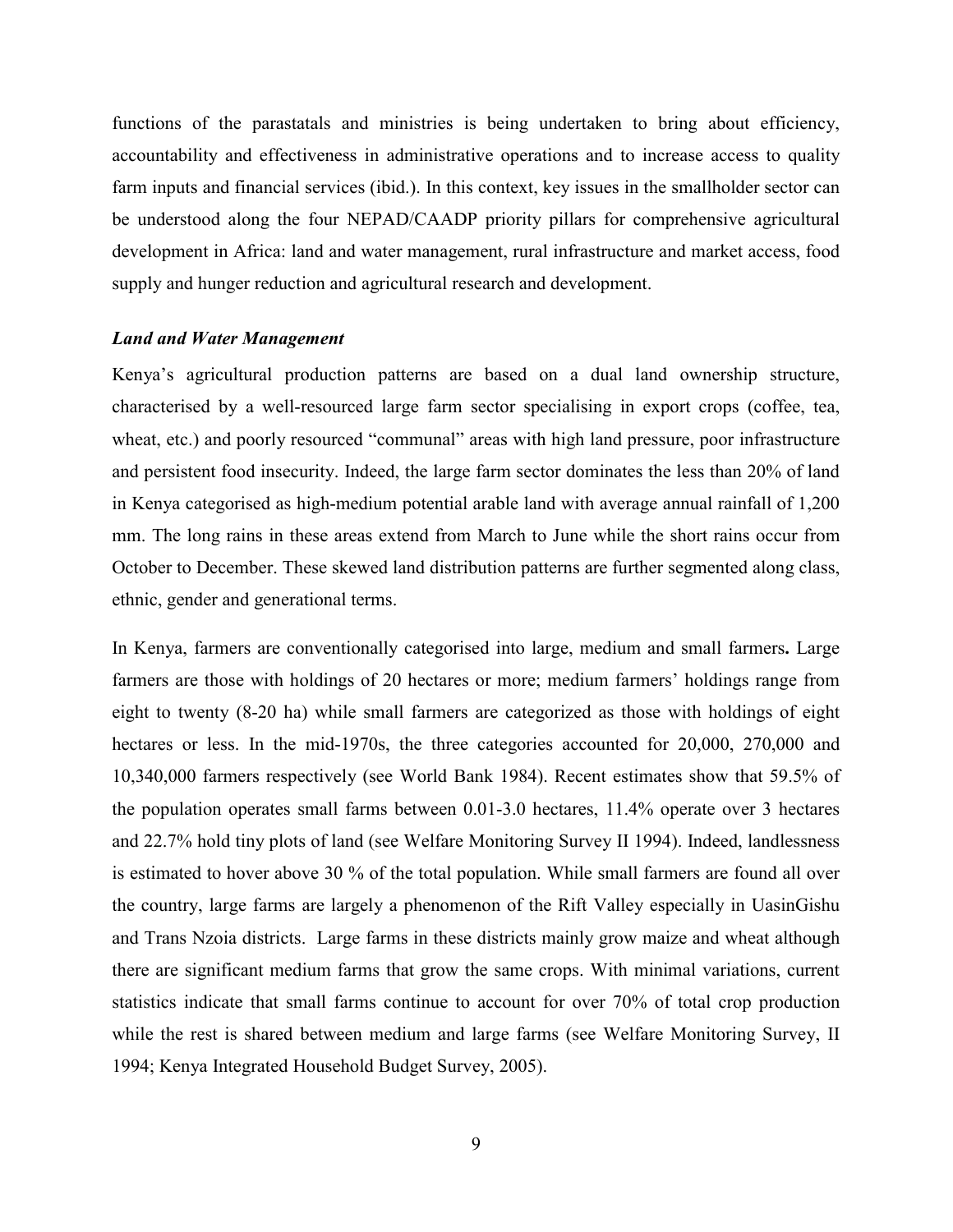The bulk of production and consumption of total crops is accounted for by holdings of less than 3 hectares. Most of the crops produced are consumed within the areas of production. Apart from cash crops, fruits also account for a very low proportion of sales and consumption. Explicit government policy support in the 1970s and 1980s encouraged small-scale producers to adopt and expand the production of selected export cash and food crops. The government thus expanded crop buying and processing capacity to service new areas in production. It also provided credit and extension support to producers, and maintained a relatively extensive network of collection depots for encouraging smallholder marketing of cereals. Acreages under these crops have slowed down considerably since the early 1990s. Indeed, no crop has registered a higher rate of growth in the 1990s than in the 1980s except French beans and, marginally, pyrethrum (see Nyoro and Jayne 1999, p.). $^4$ .

Limited expansion has generally occurred since 1990 in the low potential arid and semi-arid areas because of population pressure in the high potential areas and the resulting shortage of additional fertile land. This implies that future production growth in Kenya will rely on increasing production strategies comprising intensive use of productivity enhancing inputs and/or shifting to higher-valued crops.

Currently, Kenya's total irrigated area is about 80 000 hectares (ha). Public and private smallscale irrigation is still less than 50 000 ha. The bulk of water management practices by smallholders revolve around the use of rainwater harvesting, bucket irrigation, gravity fed sprinklers, pedal pumps, motorized pumps, and small earthen dams. These practices depend on the availability of adequate water volumes of rivers and consistent rainfall patterns. However, droughts, erratic rainfall patterns, competition for water resources by both industry and agriculture, and human-wildlife conflicts hamper adequate access to water.

The need for pro-active policies for soil and water conservation is underscored by the recent eviction of peasants from the Mau Forest – Kenya's largest water catchment area - which is crossed by major rivers. The water from Mau forests serves more than 4 million people

 $\overline{a}$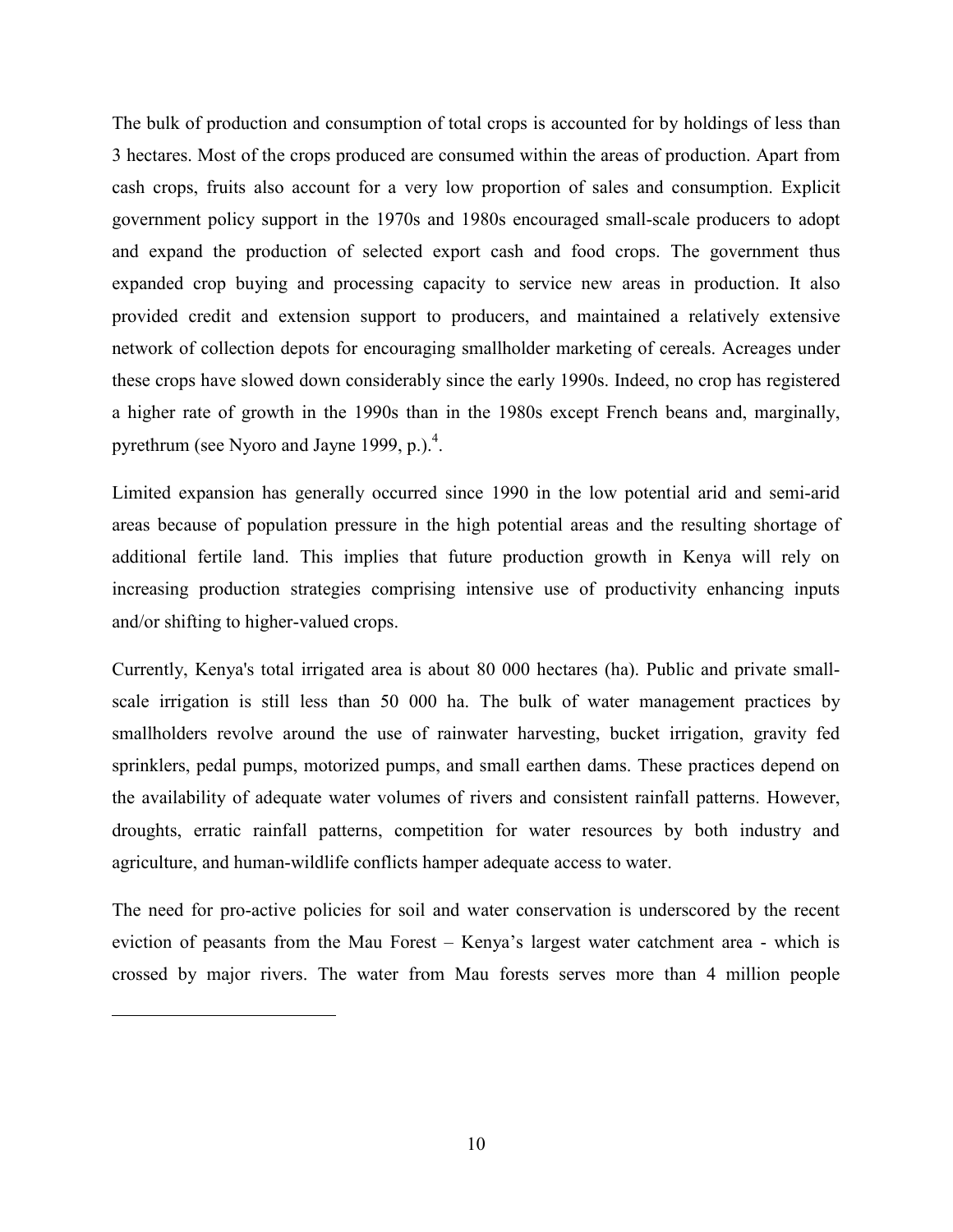inhabiting more than 578 locations in Kenya and several locations in Northern Tanzania. In addition, the Mau Complex provides continuous river flow and favourable micro-climate conditions which are essential to crop production as well as biological diversity. The government adopted the new National Land Policy (2009) and entrenched the land as a constitutional category in the new constitution (August, 2010). Both moves seek to provide a framework for comprehensive land reforms as part of the overall constitutional review process. In the course of implementation of the *National Environment Action Plan* (NEAP) and Environment Management and Coordination Act (1999), the government established the *National Environmental Management Authority* (NEMA), responsible for setting and enforcing environmental standards. These standards were fully operational by 2005, in tandem with a natural resource inventory and valuation process.

#### *Rural Infrastructure and Market Access*

The importance of rural infrastructure in lowering production costs and easing market access is crucial for promoting agricultural productivity. Improved access to markets is facilitated by the construction of rural access roads and harmonization of taxes, improving the delivery of government research extension and formulating food security policies and programs. These policies are predicated on the government's commitment to gradually increase budgetary support to the agricultural sector to at least 10 % of the National budget, in line with the Maputo Declaration.

Inadequate rural infrastructure has made agricultural and industrial goods in Kenya uncompetitive in the region and internationally. For instance, only 4.6% of rural households have access to electricity compared to about half in urban areas (SID Report, 2004, p.28). Indeed, energy costs constitute over 40% of total manufacturing costs. Hence, agricultural produce in Kenya is marketed in different ways. Farmers sell directly to consumers in local markets through cooperatives, middlemen, and export sub-contracting. However, export sub-contracting is still not well-established due to the high costs involved with meeting technical (sanitary and phytosanitary) and financial standards for entry. Furthermore, market information is lacking so that farmers who transport their produce to distant urban and rural markets often lose out when prices are not favorable. Mismanaged marketing cooperative societies and unions rarely pay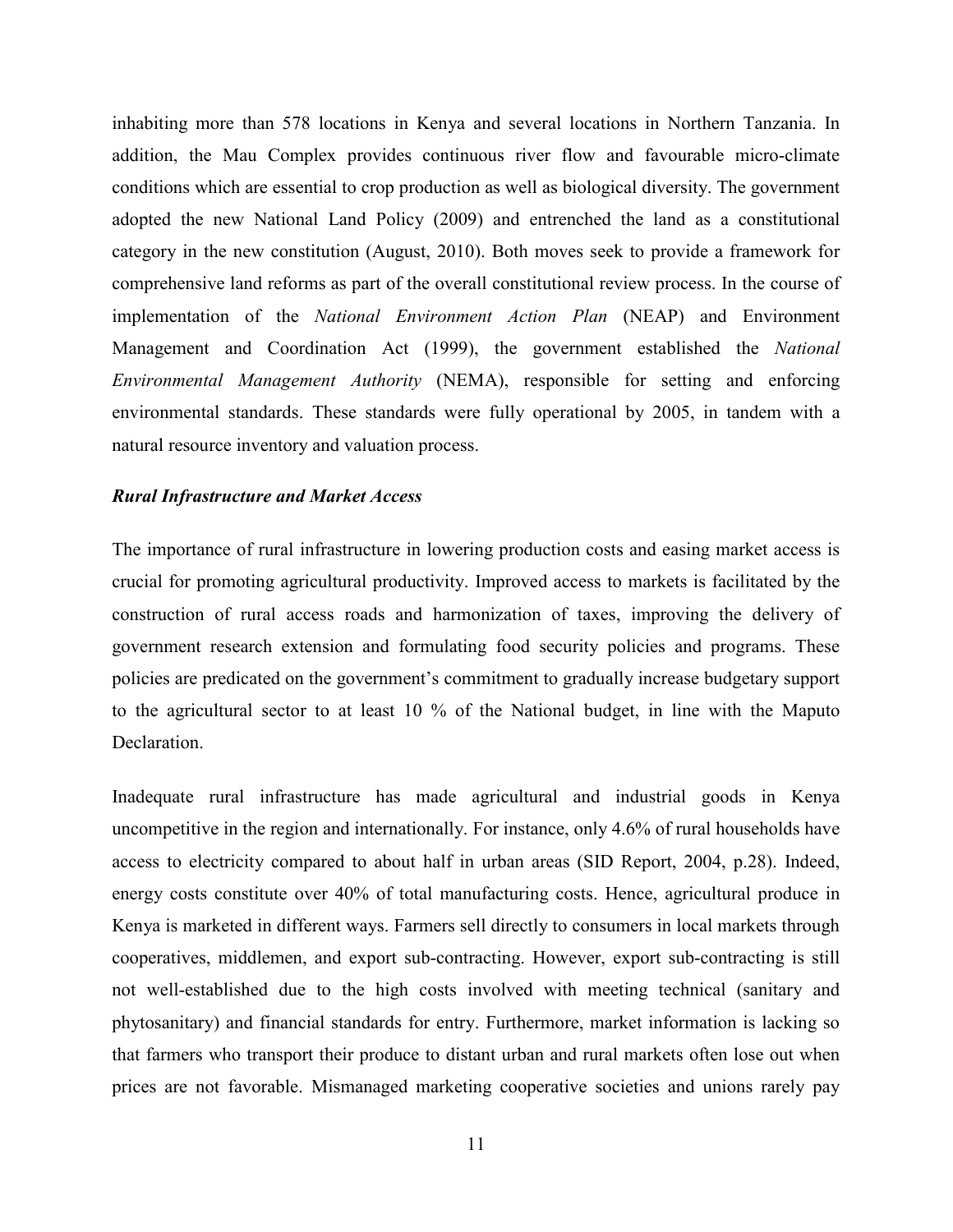farmers promptly. As a result, farmers are exploited by middlemen who pay farmers low prices when traditional buyers are no longer available.

The government's focus is on reducing transport costs by improving rural roads and reducing fuel taxes, bringing down the cost of electricity to reduce irrigation and factory operating costs, and strengthening communications to improve access to market information. Reforms are being undertaken to improve competition in inputs distribution and marketing and to resolve governance issues in the inputs market. These include enforcing the law against fraudulent practices by suppliers and marketing agents. Revitalisation of cotton and rice production will be supported by means of rehabilitation and development of irrigation systems and introduction of new high yielding seed varieties (see Daily Nation, August 23 2009).

The Kenyan smallholder farmers have been left out of extension and marketing services and access to cheap credit for a long time. However, new initiatives by government are reversing these trends. Recently, the GoK's refurbished Agricultural Finance Corporation (AFC) entered into an agricultural financing agreement with a private sector bank where the former provides guarantee for loans. Farmers' groups can now access credit for buying inputs. For example, the recent *Kilimo-Biashara* ("agri-business") initiative between the Government and the private sector, where farmers access credit at affordable rates from a commercial bank credit facility of Ksh.3.2 billion. The purpose of this initiative is to enhance food security.<sup>5</sup> Tentative data indicate that the initiative has issued credit to approximately 180,000 farmers surpassing the initial target of 35,000 farmers. Those borrowing less than Ksh.50, 000 are categorized as smallholders. This initiative has contributed towards an increased production and has in the short term mitigated the effects of drought.<sup>6</sup>

Furthermore, the GoK's Ministry of Agriculture has recently introduced 1,500 rural based information desks providing extension and advisory services to farmers. The service is complemented by radio programmes in local languages which are instrumental in disseminating topical issues affecting smallholders in their production and marketing process. Government

<sup>&</sup>lt;sup>5</sup> The credit facility of Ksh.3.2 billion was solely offered by Equity Bank but was guaranteed by the government. Loans were offered in kind consisting of inputs – fertiliser (top dressing) and seeds. Beneficiaries – small and large farmers obtain a quotation from any local stockist of these inputs and then forward the same to the bank for approval.

<sup>6</sup> Interview with senior Agriculture ministry official.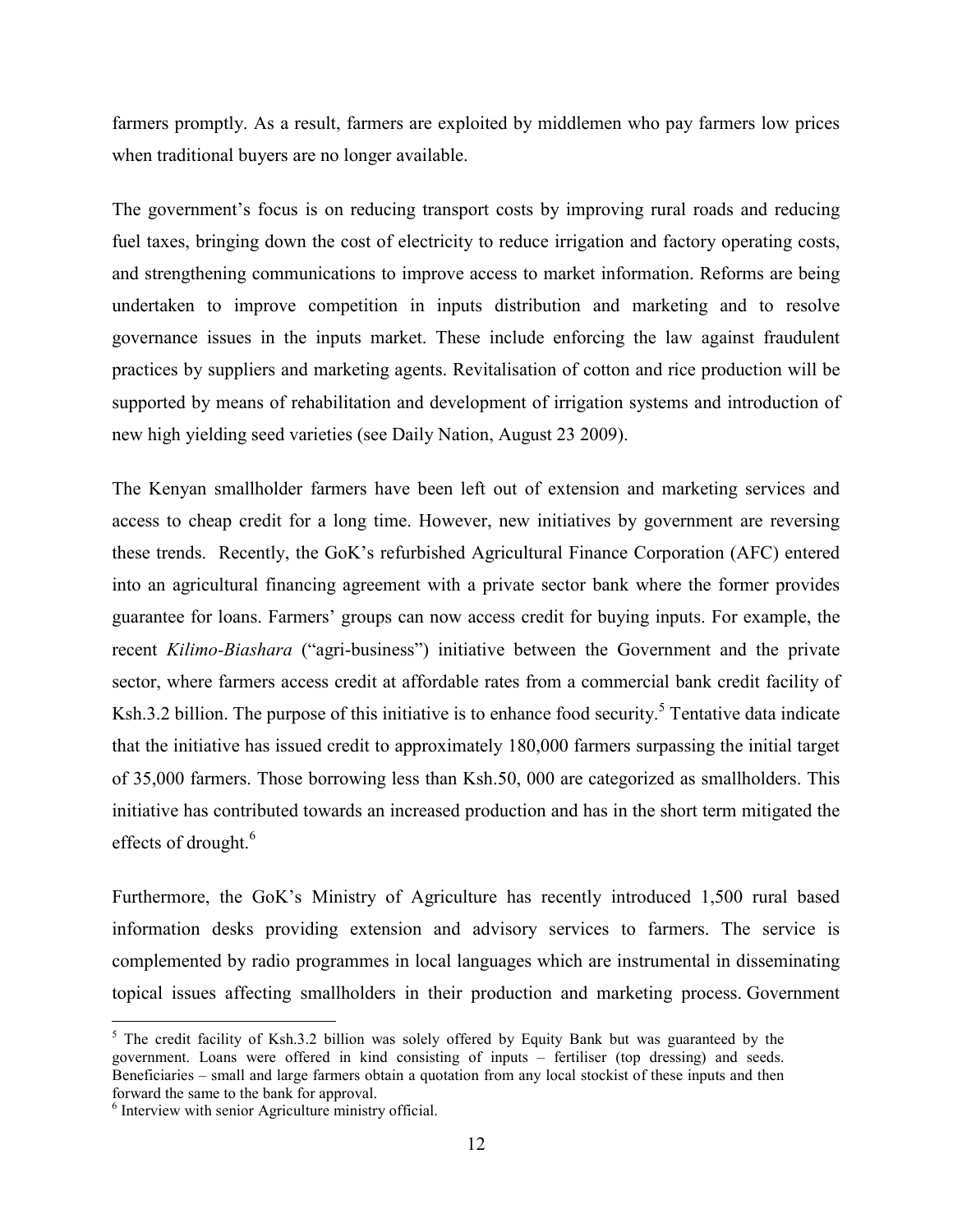extension services also focus on marketing and value addition to enable farmers to access wider markets and realise higher returns.

However, issues of graft still negatively affect the proper implementation of government policy. The National Cereal and Produce Board – the national body charged with managing the country's strategic grain reserve – is charged with stabilising the producer prices and encouraging further production. In order to stabilise fertiliser prices, in May 2009 the government authorised the relevant state corporations to procure 35,000 metric tonnes of fertilisers. The institution has been rocked by corruption scandals over irregular sale of maize stocks at a time of ravaging droughts. Its perennial incapacity to offer better prices to farmers remains a problem.

## *Agricultural Research and Development*

The knowledge and capacity for technology development and application in Kenya is still inadequate. Limited skills and poor local leadership have been cited as the most important barriers to effective information flow to farmers, whereas government and NGO based extension service providers stress lack of resources to mobilise communities and poor communications with researchers leading to information distortion (see Rees et. al. 2000). Furthermore, due to the inadequate capacity of the leading state research institutions, farmers continue to complain about lack of information on technical details of farming. Such information includes details on chemical application rates, how to manage late blight in potatoes, where to get certified seed, the most appropriate varieties for a given location, housing and management of livestock (ibid).

Government policies and financing have generally tended to favour the development of a private sector that depends on expensive equipment imported from abroad. While there is a growing development of production of low-cost equipment by small-scale entrepreneurs/artisans such as low-pressure butterfly sprinklers and pedal pumps, this industry is handicapped by lack of access to credit and poor distribution systems. Overall, there remains little national awareness of innovative, lower-cost technologies and their possibilities. The pump importers are also severely handicapped by strict borrowing conditions, high import duties and costs of input materials, and restrictive import licensing (FAO, 1997). Marketing, distribution and servicing of equipment is very poor. Pump breakdowns are a major problem; farmers are not trained to maintain pumps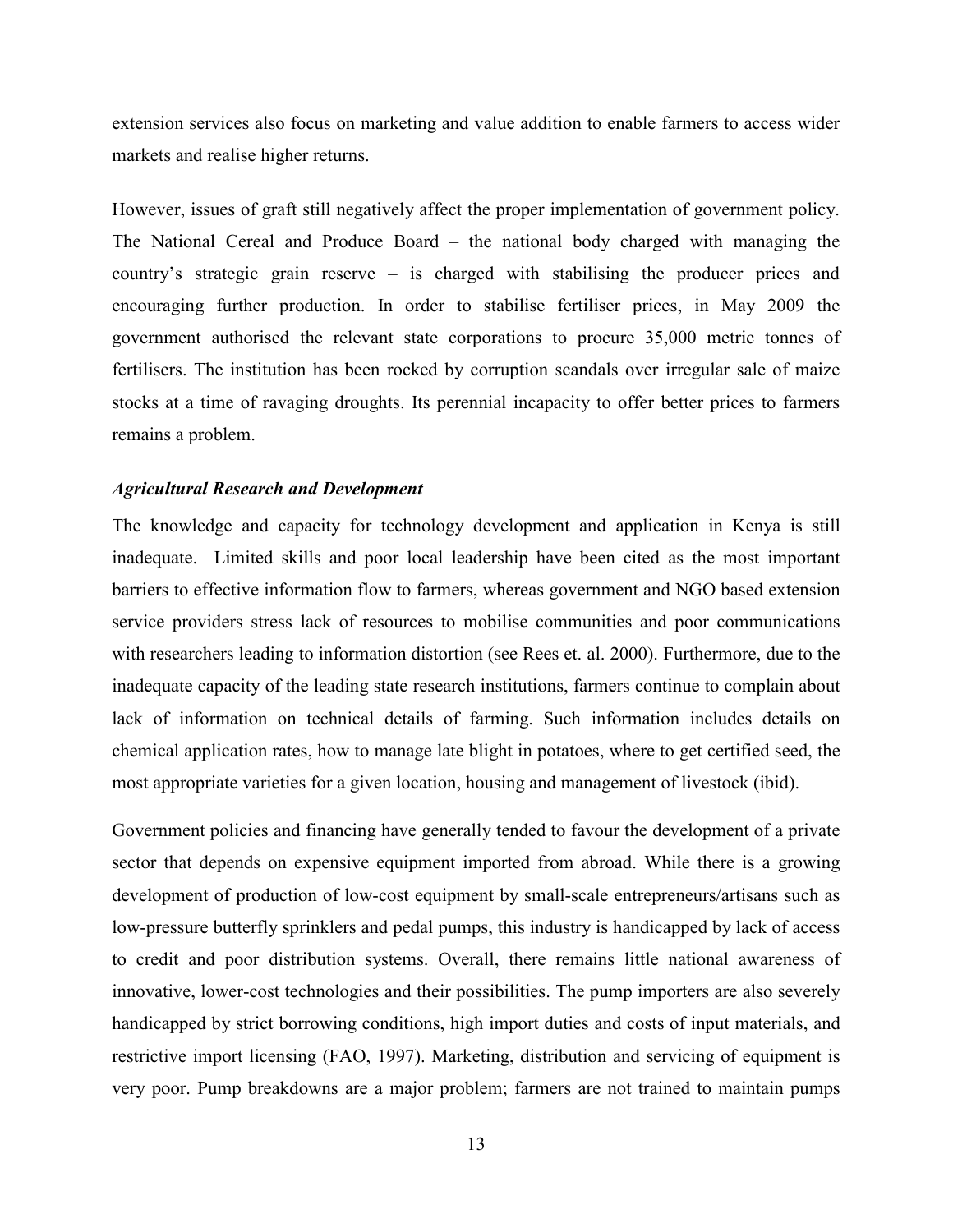and do not generally have spare parts. Overall, while the government has put a lot of effort into crop and livestock research, much less effort has gone into support for agricultural engineering.

Moreover, the costs of technological equipment, especially motorized pumps, are still high. Such equipment presupposes a substantial cash outlay. Yet farmers do not have collateral to secure adequate loans either from the agricultural finance corporation (AFC) or from commercial banks.

A host of donor-government collaborations have also seen the establishment of projects and programs geared towards building smallholder farmers' capacity. In recent years, NGOs have provided small loans to groups whose collateral is peer pressure, but these do not have sufficient capital to expand and probably cannot administer such loans profitably on a commercial basis (ibid). Other donor and NGO related programs make use of group approaches to achieve economies of scale in extension services, input procurement and sale of farm produce. For instance the National Agriculture and Livestock Extension Program (NAPEL); Kenya Agricultural Productivity Program (KAPP) and National Acceleration Agricultural Input Access Programme (NAAIAP). The latter programme also seeks to address farmers' capacity by facilitating access to farm inputs in order to engender productivity. Initiated in July 2007, the program targets an outreach of approximately 2.5 million smallholder farmers throughout the country. So far, it has granted 36,000 resource poor farmers with both planting and top dressing fertilisers and seeds adequate for one acre of maize per beneficiary

Long-term processes of agricultural research and development revolve around linking farmers' demands, extension provision and the direction of research. Hence, the process of rationalising the network of all agricultural research institutes by consolidating operations into the Kenya Agricultural Research Institute (KARI). Efforts are also underway to evolve a regulatory framework to guide the cultivation of biotech crops, following the signing into law of the Biosafety Bill in 2009. Increased acknowledgement and support is also sought to develop new options for greater private sector participation in biotechnology and extension services. Ultimately, the effectiveness of government policy interventions will depend on the balance of socio-political forces in the policy making process in Kenya.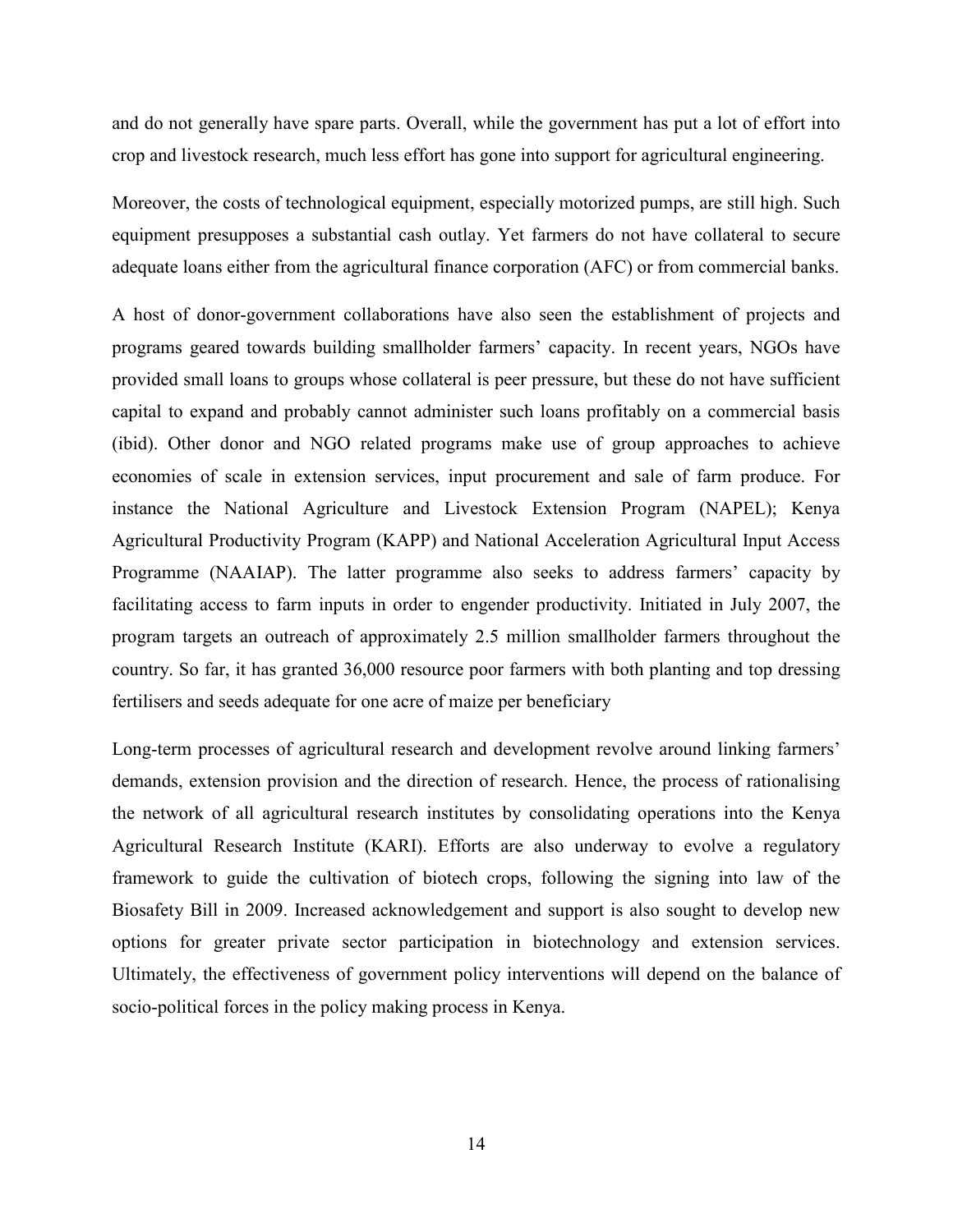## **Evolution of Agricultural Policy Making in Kenya**

The politics of agricultural policy and, indeed, most sectors of the Kenyan economy are characterised by the partisan exercise of presidential powers, linkage between ethnicity and agricultural production systems, the quest for rent extraction and patronage by favoured groups/individuals. This partially explains the recent trends towards the disregard of evidencebased policy formulation, and the gleeful expectation of access to donor funding (Ng'ethe and Musambayi 2004). Such informal practices can be traced way back to the Kenyatta and Moi regimes and has assumed greater proportions in the present Kibaki regime, evidenced by mega corruption in the sugar industry and fertiliser trade (The Standard, 26 June 2003; The Standard, 12 February 2007; East African Standard, Wed 28th October 2009; The Standard, 05/04/2009; East African Standard, Wed 19th May 2010; The Standard, 10/02/2010).

However, some authors (Bates, 1989) question the tendency to view the political elite as homogenous. Understanding the complexity of policy making process in Kenya entails the disaggregation of the elite in order to expose the differential leverages brought to bear on the policy process by different factions (see Alila 2006). The nature of policy making in Kenya revolves around the influence of ethnic political constituencies inhabiting high to medium potential agro-ecological zones which have, since the colonial period, dominated the bulk of the cash crop economy in Kenya. Kikuyu peasant movements since the post-colonial period have been instrumental in shaping the content of agricultural policy making through their electoral support for nationalist parties and movements. Indeed, the agricultural smallholder sector formed the backbone of nationalist parties and accounted for the high economic growth rates during the 1960s and 1970s.

In the Kenyatta regime, the patron-client framework embraced the "commanding heights of the economy including parastatals, financial institutions, the provincial administration and governmental departments which were manned by members of the Kikuyu ethnic community" (Ng'ethe and Musambayi 2004). To consolidate post-independence land tenure reforms, the Kenyan government undertook policy interventions that encompassed land re-distribution and resettlement, the provision of agricultural extension services and the opening up of new land frontiers through irrigation, among others. Economic growth engendered by land tenure reforms was also maintained by high levels of political repression.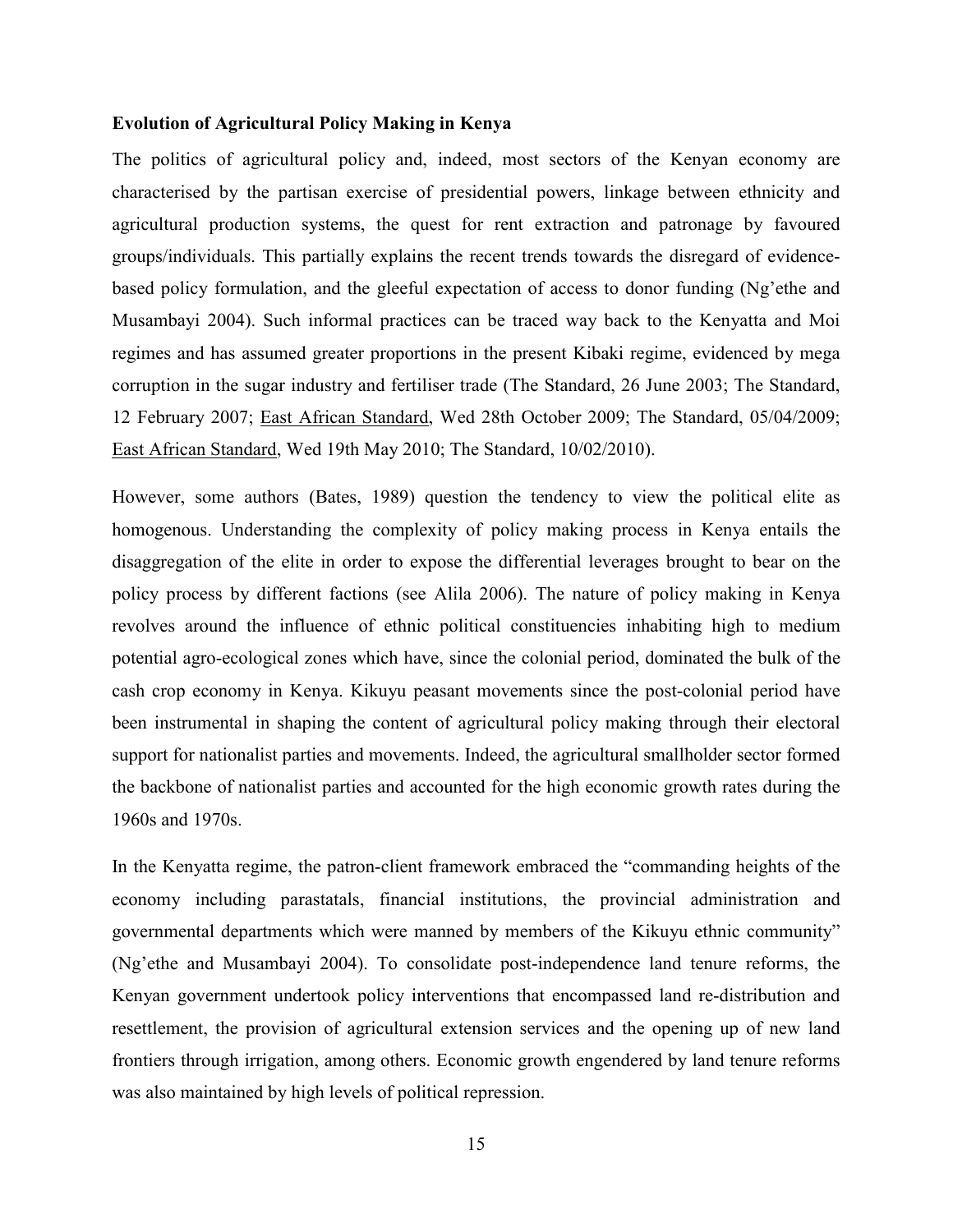The Kenyatta regime's development trajectory was guided by the Sessional Paper No. 10 of 1965 which was geared toward the development of smallholder farming, especially cash crops through the purchase of land, provision of support services like research, extension, animal health and credit. This development strategy was embedded within a uni-modal approach to development, which centered on the assumption that smallholdings are comparatively more productive than large farms. In addition, a small %age increase in productivity from many millions of small farmers would significantly enhance food security more than large farms, which would require a larger increase in output to bridge the same gap. This model of development launched Kenya on a trajectory of average growth rate of 6% per annum in the 1960s and 1970s, with agriculture alone growing at an average rate of 4.9% and 3.8% per annum in the 1960s and 1970s respectively.

Following in the footsteps of the Kenyatta regime, the Moi regime sought to cultivate his own ethno-regional base of support, albeit among Kalenjin and an alliance with Asian capital, by literally "looting" from Kikuyu capital. To cement his political base, ethno-regional barons seen as enjoying the support of their ethnic constituencies were often welcomed into the clique around the presidency. And whenever they lost their ethnic support bases they were summarily pushed out into political oblivion. While Kenyatta ruled at a time of economic prosperity, Moi was elected within a context of deteriorating economic circumstances. Consequently, political repression, the pillar of order under Kenyatta deepened in many ways under the Moi regime.

Agricultural policy formulation and implementation was characterised by the cartelised and/or populist determination of producer prices and outputs of mainly coffee, tea, horticulture, sugar, and pastoralism. Directives from 'above' often had to be fitted within thin budgetary allocations with negative consequences for projects for which the funds were earmarked. In any case, the policy of expending resources in high potential areas seems to have engendered ethnic inequalities, with respect to the development of the cash crop economy. This has resulted in wide regional differences in access to infrastructure and certain agricultural services (see SID 2004; Readings on Inequality in Kenya, 2007; UNDP 2002). Without any significant change in the structures of presidential authoritarianism, successive changes of political leadership have led to continuity rather than significant change in the agricultural policy. The net impact is that smallholder "voice" and pro-poor policies have been neglected.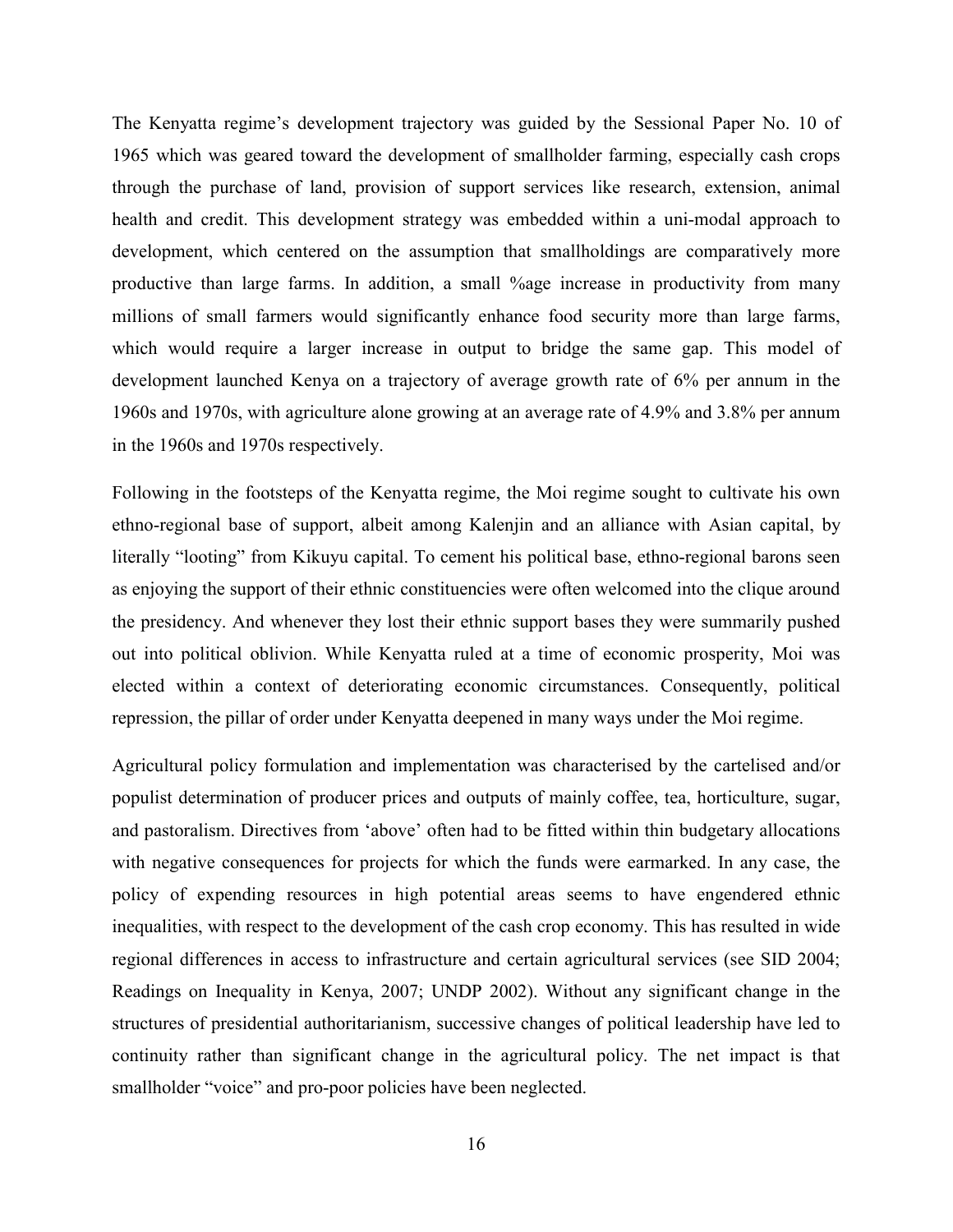This tradition of policy making has been reinforced under the Kibaki regime. Indeed, Kibaki's tenure has been understood as the opportunity for the re-grouping of corruption networks. Hence the mega-scandals related to the sugar industry and fertiliser prices. It is notable that prior to his election in 2002 as Kenya's third president, Mwai Kibaki had been associated with the ruling class in Kenya for over fifty years. Policy making in Kenya thus takes the form of selective granting of trade licenses, import/export restrictions undergirded by a heavy regulatory framework involving government in all areas of agricultural legislation. This framework has provided a ready source of rent for political patrons and clients alike.

Western donors have played a significant role in the marginalisation of smallholder voices since the 1980s. The onset of the crisis of the African states in the late 1970s into the early 1980s characterised by declining agricultural production, forced a re-think of the early postcolonial growth model. While the latter was based on active state intervention in the economy, the 1980s witnessed state withdrawal from the economy through liberalisation, privatisation and deregulation policies that favoured the active involvement of the private sector. In Kenya, this meant the erosion of the material basis of the earlier smallholder sector. Hence the stagnation, increased indebtedness, poverty and inequality that characterise the smallholder in Kenya today.

By the 1980s, internal (government) policy reviews, academic studies and external donor reports converged around the notion that the institutional edifice undergirding the uni-modal model had developed strong vested interests. Vested interests were cited as interfering with public policy formulation and implementation and consequently the inefficient utilisation of scarce resources through skewed allocations toward clientelist networks.<sup>7</sup> Unequal inter-industry terms of trade manifested in lower urban food prices. Higher urban consumer good prices was actually siphoning surplus from the rural areas where the majority derived their livelihoods, resulting in the deepening of rural poverty. Prescriptions to this dilemma entailed market liberalisation and removal of price controls which were however short-term in orientation. One argument suggests that the lack of local stakeholder consultation during these processes created mistrust and

-

 $<sup>7</sup>$  Note that this period (70s/80s) also saw considerable donor -driven interventions such as district focus for rural</sup> development program (DFRD), akin to the current devolved funds, established in 1983 was preceded by considerable donor investment in Integrated Rural Development programmes. Donors also invested substantially in rural infrastructure, like rural access roads, storage facilities, production and marketing facilities like sugar and coffee.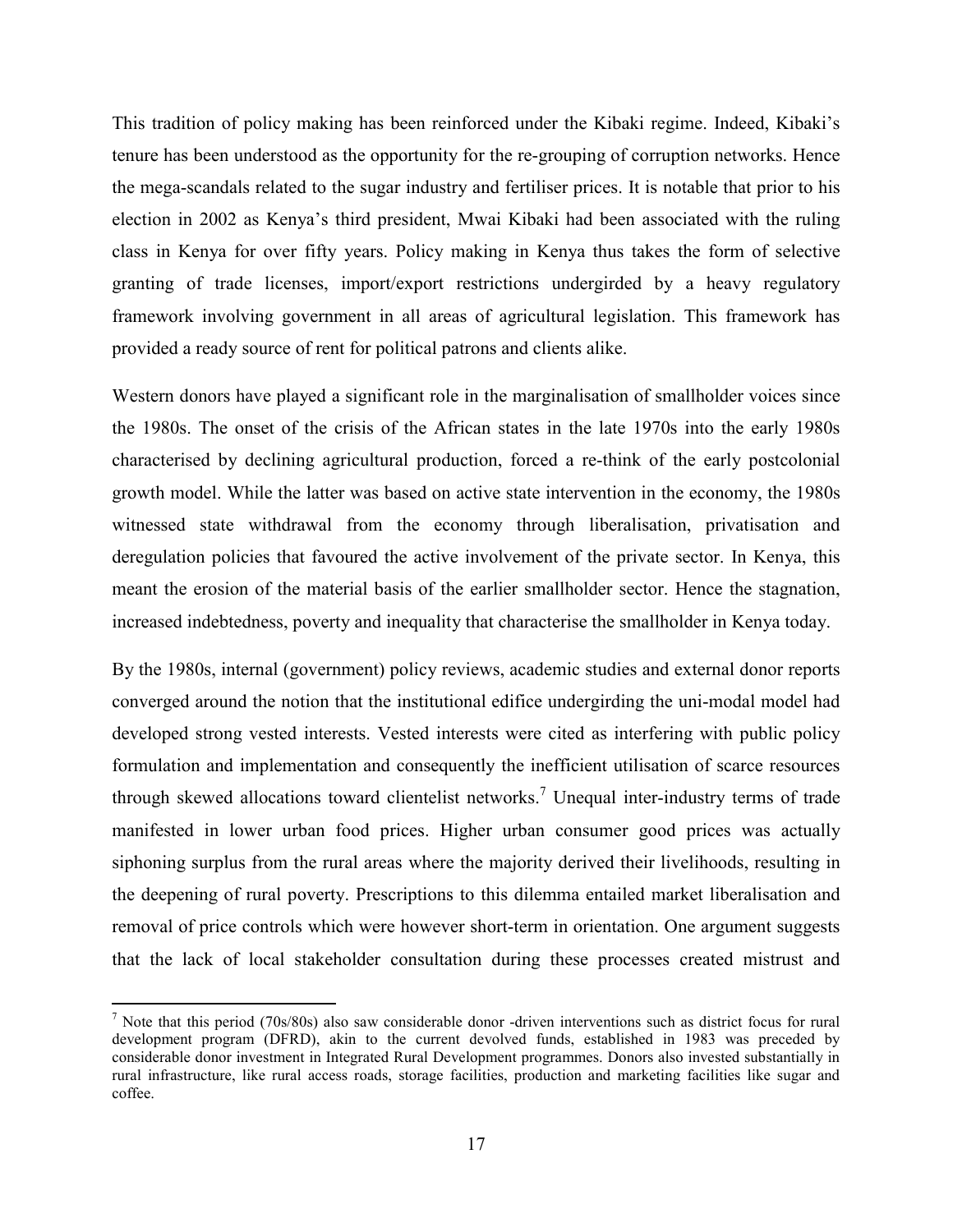misunderstanding between the government and donors and represents the area where the gap between policy formulation and implementation was widest. This is largely because implementation of reforms in the agricultural sector was largely tied to the release of donor aid (O'Brien and Ryan (2001) cited in Alila 2009).

In retrospect, in the context of a colonially-inherited ethnic social division of labour and 'rigged' agricultural development strategies, neo-liberalisation policies have deepened horizontal inequalities. Such inequalities are manifested in emerging land uses and economic activities in parts of Central and Rift Valley regions, through the accelerated uptake of high value horticultural farming. Yet, all-round positive effects on agricultural productivity results from credit provision, extension advice and public provision of social amenities to smallholders (Bigsten and Ndung'u 1992). Thus, despite improvements to agricultural pricing policy in Kenya during the 1970/80s period, there were still large administrative problems in the marketing of agricultural produce, supply of inputs, and provision of credit. Delays in payments to smallholders, with strong disincentive effects arising from uncertainty, are legend. Hence the cycle of gluts and deficits that characterises the agricultural sector.

Policy reform in the 1990s was therefore re-focused on smallholder agricultural development to achieve poverty reduction targets and boost agricultural productivity. The new donor onslaught was marked by the abolition of price controls in 1994 and the promulgation of private sector-led Agriculture Sector Investment Programs (ASIPs), to improve the effectiveness of donor assistance by moving beyond project-based approaches to include broader forms of public expenditure support. Donor concerns about mismanagement of funds have, however, on occasion slowed down reform processes. Despite this, numerous attempts have been made to revive agricultural development through publication of various policy statements. An example is the Kenya Rural Development Strategy<sup>8</sup> (KRDS) (Republic of Kenya, 2002a) developed by government in November 2002 and embedded within the Poverty Reduction Strategy Paper

 $\overline{a}$ 

<sup>&</sup>lt;sup>8</sup> KRDS was intended to serve as a roadmap to assist government, private sector, religious groups, Non-Governmental Organisations (NGOs), local communities, Community-Based Organisations (CBOs), and the development partners in defining interventions to improve the well being of the rural people (Republic of Kenya, 2002b).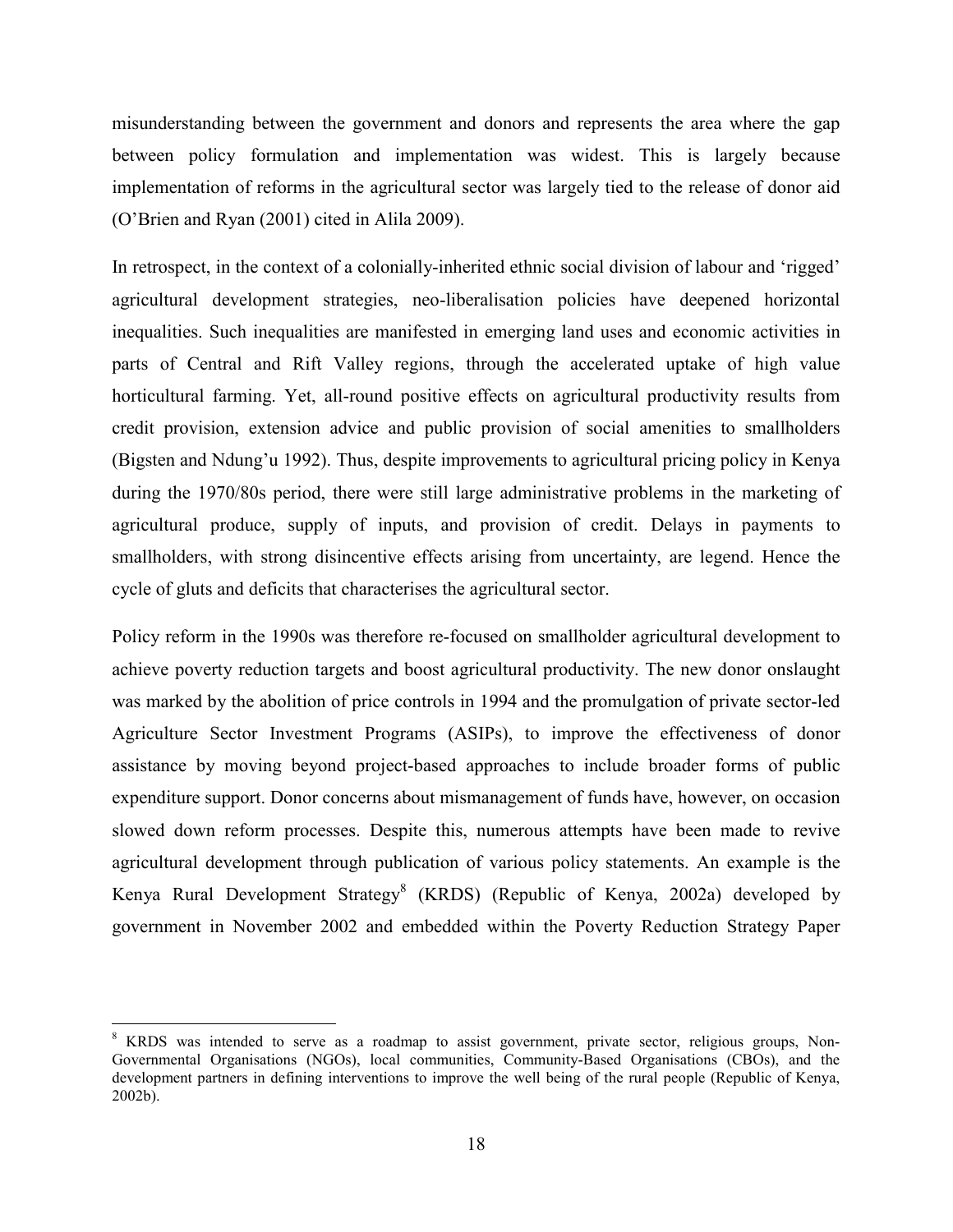(PRSP) (Republic of Kenya, 2001).<sup>9</sup> In 2004, the Government also adopted the Strategy for Revitalising Agriculture (SRA) that constitutes the reference framework for the development of agricultural sector for the following ten years, 2004-2014. SRA was the response from agriculture-related ministries (Republic of Kenya, 2004a).<sup>10</sup> The SRA is integrated in the national Economic Recovery Strategy for Wealth and Employment Creation (ERS) policy document, developed by the Kibaki regime in December 2002 (Republic of Kenya, 2003).

However, the introduction of the CAADP/AU framework for rejuvenation of African agricultural development has continued to generate tensions with the Agriculture Ministry. First, it is seen as competing with the Donor-financed SRA which is managed by the Ministry. Secondly, adequate budgetary allocations in the ministry do not reflect commitment to CAADP. Agriculture ministry bureaucrats argue that SRA has already captured most of the issues addressed in the CAADP priority pillars for investment. Moreover, neither the director of policy at the Agriculture ministry nor the secretariat personnel seem to be motivated since their new responsibilities in the process are not adequately remunerated.

Modest achievements of the CAADP process include increased resource allocation to the agricultural sector from a low of 4% in year 2001/02 to 6.8% in 2007/08. Though it is difficult to ascertain increased budgetary allocations to CAADP awareness, the increased awareness and discussion about increased funding for the sector have had a role in this. Yet, it is also worth noting that allocation to agriculture in the 2009/2010 financial year dropped to less than 4% again. The process has also partially increased the need for evidence-based policy making advocacy. The stocktaking report undertaken for CAADP shows the policy, programmatic and

 $\overline{a}$ 

<sup>&</sup>lt;sup>9</sup> With the experience from the reforms period, the government saw the need to emphasise the use of participatory methodologies in policy making and implementation. The PRSP was prepared through a consultative process involving public and private sectors and civil society as was required by the International Financial Institutions (IFIs). The PRSP process was another form of external influence on the local policies. The government committed itself to priority actions in two broad areas – creating opportunities for rural communities and the private sector to effectively carry out their activities in an increasingly competitive global environment, and accelerating policy and institutional reforms, particularly the large backlog of legislative and regulatory reforms.

<sup>&</sup>lt;sup>10</sup> Ministry of Agriculture (MOA), Ministry of Livestock and Fisheries Development (MOLFD) and Ministry of Cooperatives Development and Marketing (MOCDM).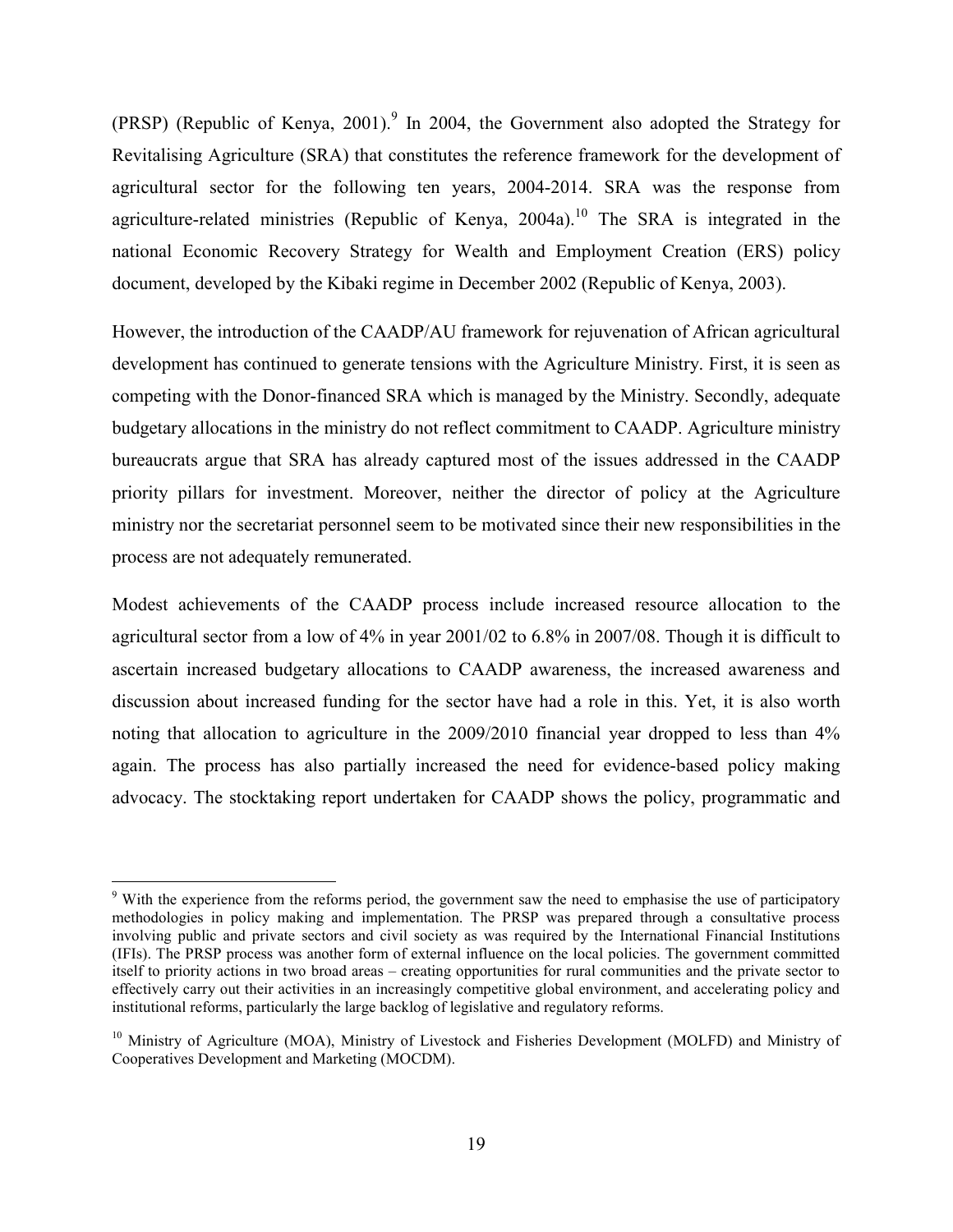institutional interventions that will need to be implemented in order to achieve CAADP and MDG1 targets.

By and large, the budgetary process offers the only guarantee that the government will implement programs and projects proposed by various ministries. For the agricultural and related ministries, this entails presenting priority areas for funding in order to meet the objectives of the sector. This is because the budget contains a priori determined resource allocations, according to the revenue proportions set aside for the development budget in general. However, in certain cases political considerations may derail ministerial development plans due to the reorganisations of spending priorities done by the finance ministry without consulting the relevant technocrats at the agriculture ministry. In view of such problems, the government adopted the medium term expenditure framework (MTEF) which allocates resources according to a threeyear rolling budget so as to align program and projects to the allocated funds.

## **State of Policy Advocacy**

This section examines the actors, strategies and outcomes of some farmer organisations engaged in agricultural policy advocacy in Kenya. Small-scale, resource-poor farmers in Kenya have attempted to engage in representational activities to influence agricultural policies under colonially-constructed export enclave policy conditions that are less than optimal for representational politics (Ngethe and Odero 1994). The changing policy context engendered by economic liberalisation has led to the redefinition of the roles of various actors and processes that have hitherto informed agricultural policy making in Kenya.

The main actors in the current policy making process comprise government, parliamentary caucuses, farmer-dominated civil society organisations and donors. Understanding the state of policy advocacy in Kenya is illustrated by Alila and Atieno's (2004) five categorisations of forms of policy making in Kenya. These are bureaucratic initiatives both requiring and not requiring cabinet approval, executive directives, budget policy decisions, other domestic policy initiatives, and external policy initiatives.

Briefly, policy making immediately after independence until the late 1980s was dominated by the policy inputs of state bureaucrats, through a process in which technical program and project proposals were prepared and handed over for cabinet approval. Policy making therefore revolved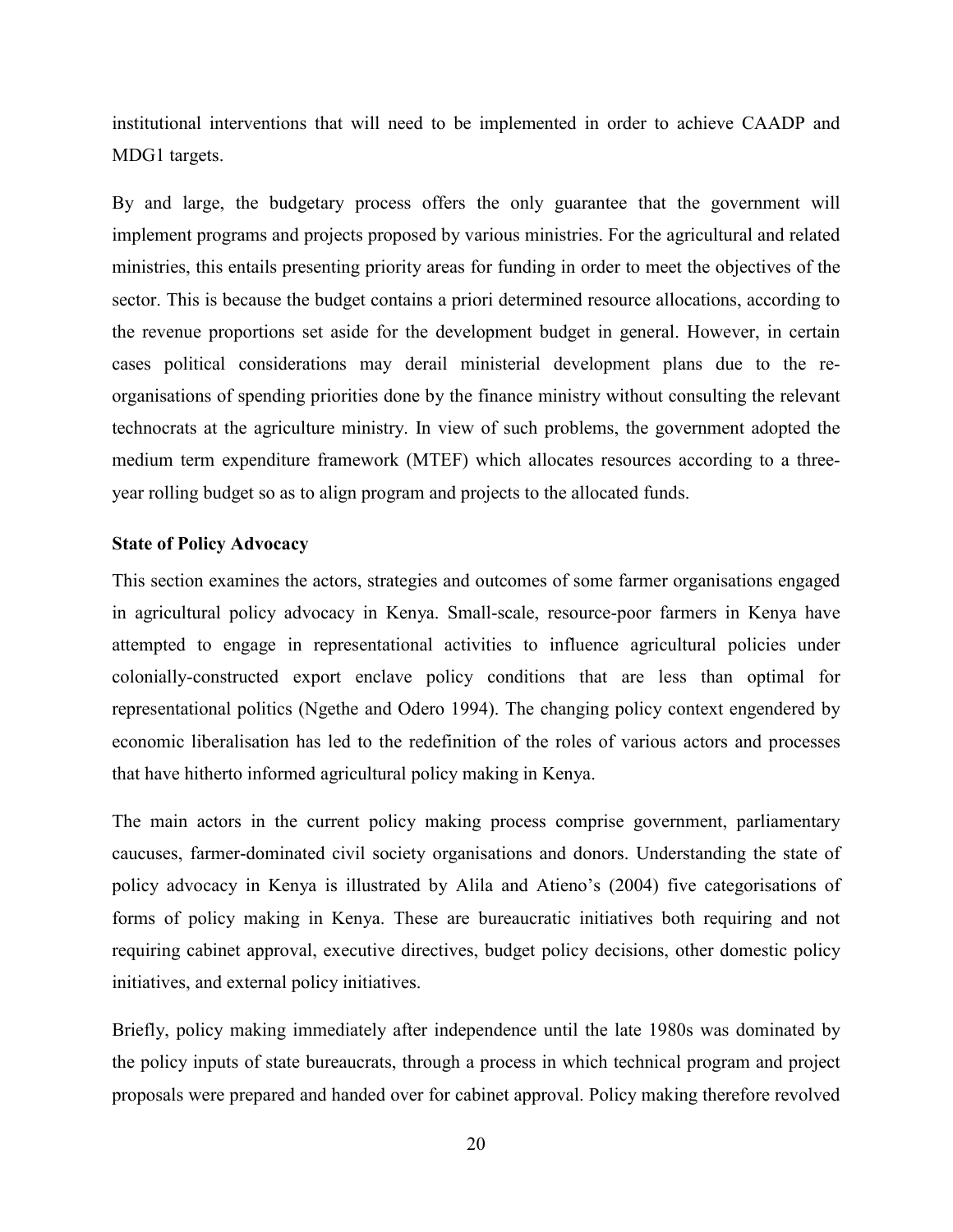around the level of directorates and permanent secretaries and their technical personnel. Policy making during this time lacked broad-based consultations. Hence, there were high rates of failure whenever it came to implementation processes. Local communities simply saw government interventions as mere predations on their lifestyles.

However, consistent with patrimonial authoritarianism, dominant bureaucratic involvement in policy making has been emasculated by the persistence of executive assertiveness in determining policy input-output balance. Furthermore, within the executive, policy making has increasingly been dominated by a small closely coordinated clique between the Ministry of Finance and the Central Bank of Kenya (O'Brien and Ryan, 2001.). There has also been an enhanced involvement of technical assistance experts. While the latter have been instrumental in training policy advisers, they often weaken local ownership of development processes due to the conflicting objectives of donor countries and organisations and the host government.

In recent years, voices of new actors in the policy making process have been recognised. Comprised of parliamentary caucuses, civil society organisations and smallholders, their voices and tactics to pressurise their representatives have led to a more systematic and inclusive process. Indeed, the PRSP and the ERS-WEC were relatively consultative compared to previous policy documents. Central to the pluralisation of the policy making arena has been the reconstitution of parliamentary committees $11$  on the one hand and the formation of parliamentary caucuses<sup>12</sup> on the other. These are supported by the existence, albeit at a low level of mobilisation, by farmer-dominated civil society organisations like SUCAM (Sugar Campaign for Change in Western Kenya), NGOMA ("Ng'ombenaMahindi" to cover maize and dairy farmers in the North Rift), SAWA ("SautiyaWafugaji" – North Eastern pastoralists) and MAMBO ("MatundanaMboga") for horticulture in Eastern province.

However, the structure of agricultural interest representation has witnessed change and continuity in the actors involved, the nature of their activities, modes of policy engagement and

 $\overline{a}$ 

<sup>&</sup>lt;sup>11</sup> For example the Agriculture, land and Natural Resources Committee tasked to process legislation from all six Agriculture related ministries.

 $12$  Since 1999 MPs representing constituencies that grow coffee, tea, sugarcane and keep livestock have increasingly sought to voice concerns raised by commodity associations, e.g., Sugar Parliamentary Group, Coffee and Tea Parliamentary Group.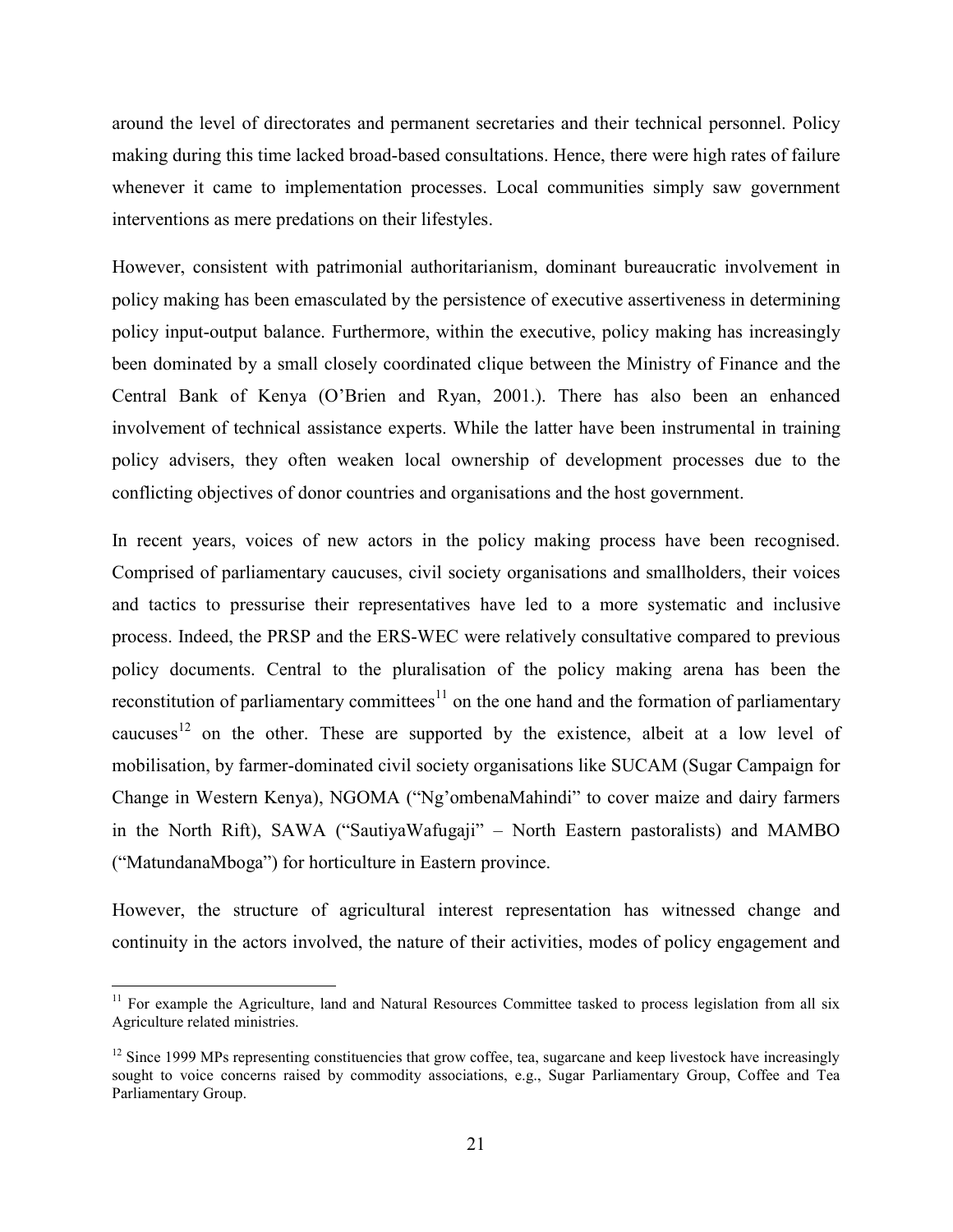success in influencing policy outcomes. These varied outcomes reflect variation in the institutional capacities of farmer organisations at various levels of representation. Unfortunately, intervening between farmer organisations and policy outcomes is a pervasive neo-patrimonial culture that continues to determine the direction and content of agricultural policy. The little political space for maneuver has been legally delineated through the Cooperative Societies Act (2004) which spells out strict criteria from the establishment of a farmer organisation at the lowest level (a primary cooperative society) to the apex organisation representing all the member cooperative societies ( a union). As a result, farmer organisations in Kenya are organised on a commodity basis at various levels of representation ranging from the national to the district levels. Indeed, due to the political basis of agricultural policies in Kenya<sup>13</sup> (Bates, 1981), some farmer organisations have come to be more influential than others when it comes to the representation of farmer interests in public policy.

In Kenya, the demand side of policy formulation has mainly been dominated by three key farmer organisations: Kenya National Federation of Cooperatives (KNFC), Kenyan Planters' Cooperative Union (KPCU) and Kenya National Federation of Agricultural Producers (KENFAP).

## *The Kenya National Federation of Cooperatives (KNFC)*

<u>.</u>

The umbrella KNFC was formed on 28th April, 1964 as the Apex co-operative organisation of the Kenya cooperative Movement.<sup>14</sup> This umbrella body represents eight  $(8)$  institutions with specific functions.<sup>15</sup> At the middle level are countrywide District co-operative unions categorised as secondary co-operative societies. The lowest level comprises over 12,000 registered primary co-operative societies. The mandate of the  $KNFC -$  the body representing small and large cooperative farmers nationally and internationally - is to advocate for favourable policy and legal reform for all cooperatives. The body is governed by a National Governing Council made up of seven regional/provincial representatives.

<sup>13</sup> See Bates, Robert. 1981. *Markets and states in tropical Africa: The political basis of agricultural policies*. Berkeley: University of California Press.

<sup>&</sup>lt;sup>14</sup> The structure of cooperative organisations in Kenya has four tiers. At the apex, is a Union that represents all cooperative societies formed along commodity lines at the district levels. These are known as secondary cooperatives. Then the divisional cooperatives and others, called primary cooperatives.

<sup>&</sup>lt;sup>15</sup> Kenya Planters Co-operative Union Ltd (KPCU; the Co-operative Bank of Kenya; New Kenya Co-operative Creameries Ltd (New KCC); Kenya Rural SACCO Society Union Ltd (KERUSSU); National Housing Co-operative Union Ltd (NACHU);Co-operative Insurance Company of Kenya (CIC); Kenya Union of Savings and Credit Cooperatives Ltd (KUSCCO);Co-operative College of Kenya.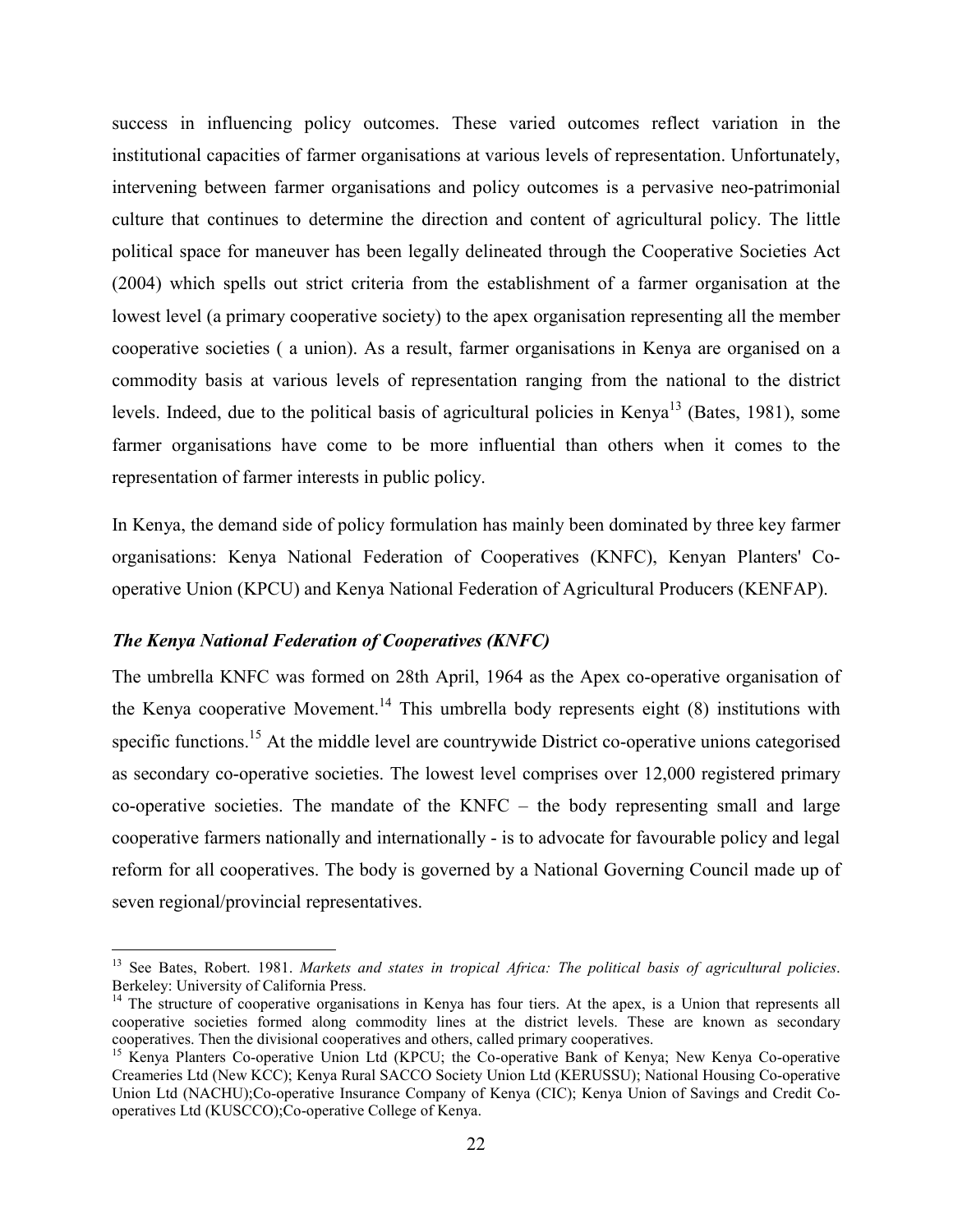Recent notable achievements include successfully lobbying the Government on the passage and signing into law of the SACCO Bill (November, 14, 2008). The Bill opposed the retrenchment of employees as that would have affected the membership of SACCOs which are considered a critical source of credit by smallholders. Three new projects valued at \$83,668 were also inaugurated after successfully lobbying for the inclusion of Kenya's cooperative movement in the 2008 ILO/COOP Africa Programme. Each project is implemented by the Kenya National Federation of Co-operatives, Co-operative Insurance Company of Kenya, and Urara Farmers Cooperative Society.<sup>16</sup> New income generating projects have been founded under the Japanese funded "One Village One Product" (OVOP) initiative that emphasises value addition to and market access for agricultural produce. The KNFC has also successfully lobbied for change in the co-operative leaders elections procedures to avert succession crises in its leadership. A major resource is its close collaboration with the Cooperative Ministry which has organised capacity building workshops for training, corporate governance and financial policies.

However, an institutional culture of poor management, corruption, nepotism and conflicts of interest, in which its individual employees compete for consultancy services with the organisation, has over the years weakened the capacity of the organisation to effectively represent the cooperative movement in Kenya (Gamba at al.1999, p.4). For instance, it failed to renew its membership with ICA. It therefore lost opportunities for projecting an international voice for farmers. Indeed, the leadership vacuum has been contested by other national organisations and cooperative unions which have become vocal advocates for their members' interests.<sup>17</sup>

Attempts at KNFC's revitalisation were preceded by nationwide provincial co-operative leaders meetings in which new ideas were sought from farmers to legitimise the emerging governance structure – through elections of new leaders - and new mandates. The organisation was then relaunched on 30th November, 2007. The national co-operative leaders' conference then resolved to evolve a new financing and governance structure. At the core of this process was the revision of its bylaws in consultation with the Ministry of Co-operative Development & Marketing and

-

<sup>&</sup>lt;sup>16</sup> Located in Southern parts of Nyanza province, this union was Registered in 2005 and initiated soybean production to counter the effects of malnutrition and HIV/AIDS caused by environmental and health effects of tobacco and sugarcane farming in the area.

<sup>&</sup>lt;sup>17</sup>An interesting development in this regard is the role KUSCCO has played in enhancing the demands of the SACCOs; NACHU has also become an active representative of housing cooperatives in the country.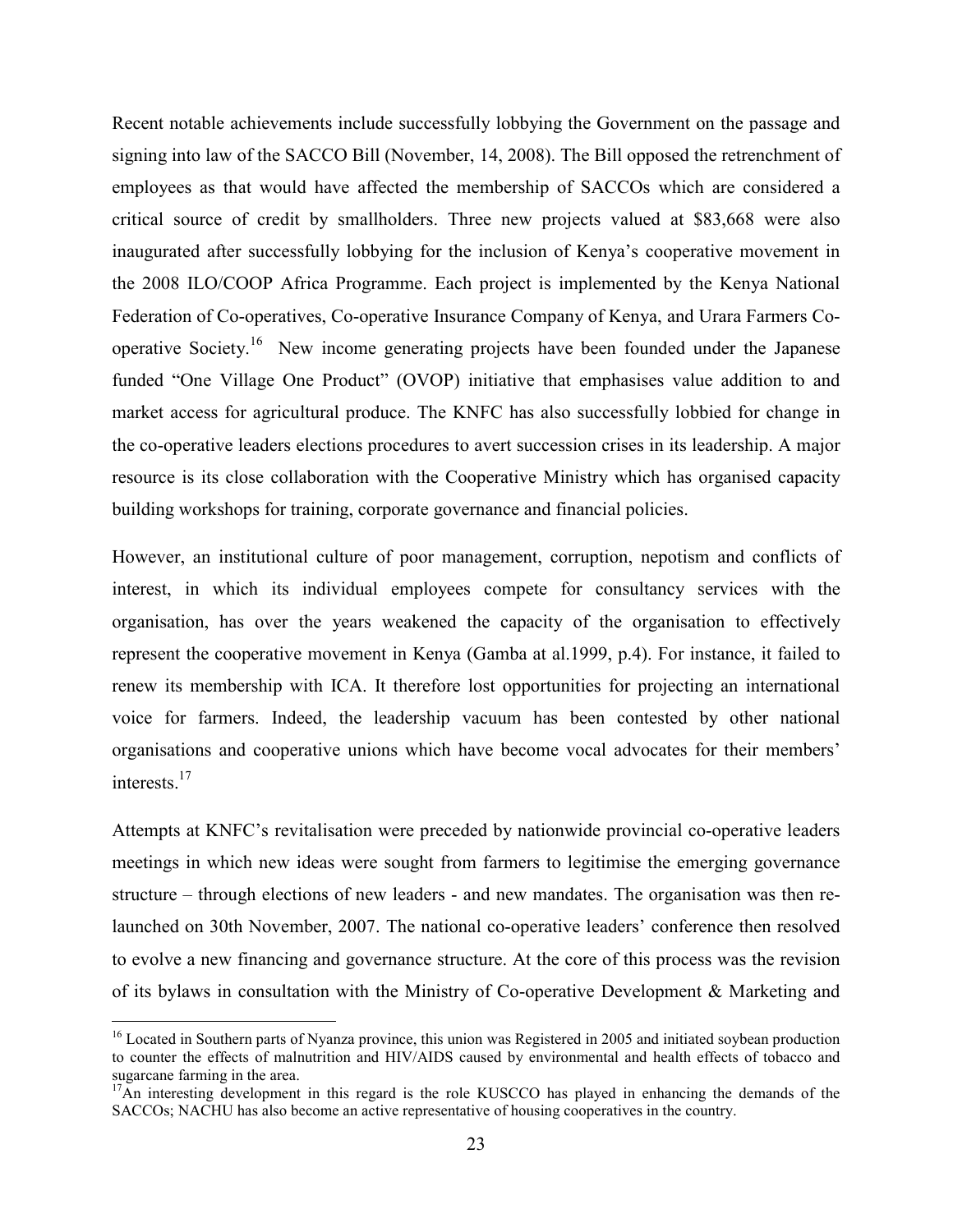other cooperative unions. Remaining challenges include: the lack of effective leadership, poor member contributions, and accumulated financial liabilities, low staff morale and staff salary arrears.

## *The Kenya Planters Cooperative Union (KPCU)*

 $\overline{a}$ 

During the colonial period the KPCU<sup>18</sup> served as the marketing vehicle for White coffee farmers. Its core mandate has since revolved around negotiating with the government for higher producer prices and improved services for coffee farmers. The Kenya Planters' Cooperative Union (KPCU) was the largest national coffee farmers' cooperative union representing both small farmers and large scale coffee growers. Indeed, at the peak of its performance in the 1960s and 1970s, the KPCU enjoyed the patronage of political elites from the Central province, a major coffee growing region. However, by the time of its collapse it was owed a whopping Ksh.3.4 billion by politically influential people. A pervasive neo-patrimonial institutional culture has weakened its organisational ability to represent farmers over time, although the union currently still represents over 700,000 farmers and boasts a large infrastructural network which covers a number of collection points in several key agricultural provincial towns including Nakuru, Bungoma, Nandi Hills and Kisii.

Two typical incidents suggest a hard road ahead for the proper functioning of KPCU. First, the Cooperatives Minister, according to recent moves, seems to favour the new parallel marketing agency – Kenya Co-operative Coffee Exporters Ltd (KCCE) - and indeed was reported to be negotiating to take over the "Kahawa House" warehouses belonging to KPCU. The KCCE is an initiative by the smallholder coffee farmers. It was formed to maximise returns on coffee sales by engaging directly in coffee marketing rather than going through the auction system. Barely eight months since its inception, over 110 coffee societies have signed marketing agreements with the state-backed marketer to earn better prices for their produce. Second, the Agriculture Minister in Kibaki's government, in violation of the Coffee Act, replaced the incumbent directors in the Coffee Board of Kenya with political appointees with no background in coffee marketing. The

 $18$  At the time of this research study KPCU was in serious financial and political doldrums that obtaining information on its current activities was difficult. It had effectively collapsed. It has been included here to illustrate the politics of agricultural institutions in Kenya. Other large farmer unions that have collapsed under the weight of liberalisation and patronage politics include Kilifi Cashew nuts factory in the Coast Province. Proposal to revive it have however been forwarded to the Ministry of Cooperatives; Kenya Farmers Association; and Kenya Grain Growers Cooperative Union.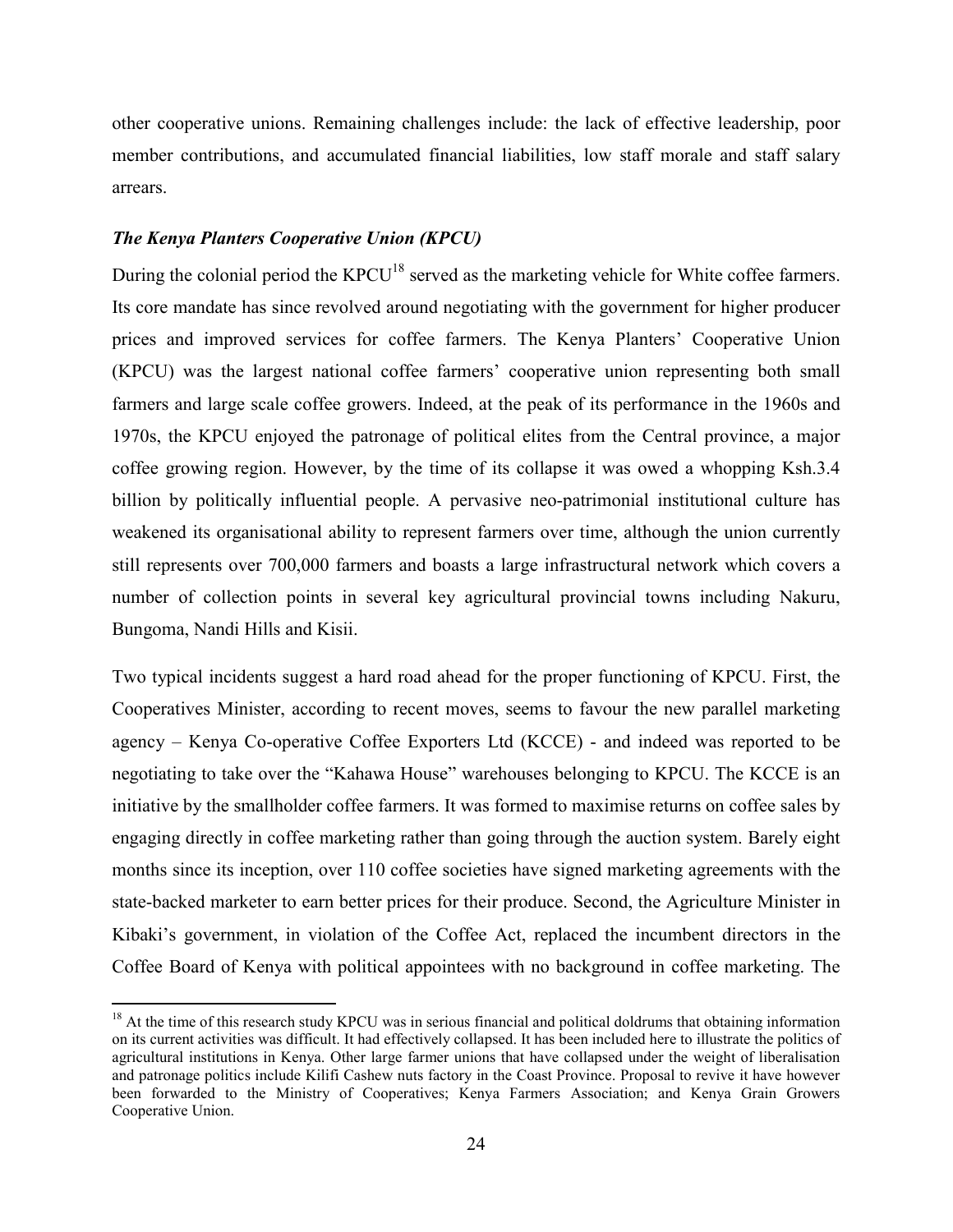Act requires that members of the board must include representatives of coffee traders and exporters. Similar incidents have also emerged around the irregular seizure of milling licenses for local cooperatives and awarded to what are perceived to be "politically correct" coffee millers (Daily Nation, Tuesday, December 8, 2009; The standard, September 22, 2009).

Leadership wrangles, corruption, court cases and mismanagement have adversely affected its financial and organisational stability. These issues have frequently caused major disagreements between the Board of Directors and the management staff. In 2005, the then minister for Cooperative Development and Marketing, Mr. NjeruNdwiga, in a statement to parliament, listed the debtors who had borrowed money from KPCU ranging from 30 – 600 million Kenya shillings. The list includes prominent personalities associated with past and present regimes (seewww.http://investmentnewskenya.com/pages/stories/kenya-planters-cooperative-union.php).

A dispute resulted in all members of the management team resigning in September 2008. Kenya has thus been unable to match the previous volumes of coffee exports to China in the last two years due to wrangles at the Union (The Standard, August 8, 2009). Prior to 2008 revenues from coffee exported to China averaged KSh1.4 billion. The same problems have seen KPCU fail to pay farmers promptly for their produce. Out of frustration, some farmers in the Rift Valley and Western provinces have uprooted their coffee trees and smuggled hundreds of thousands of tonnes of Kenyan coffee for sale in the Ugandan market, leading to a serious deficit in the local market.

Delayed payments to farmers have forced cooperatives affiliated with the union to market their coffee through private agents, thereby adversely impacting on KPCU's financial income base. Other coffee cooperatives are reacting to this situation by revitalising their secondary cooperative unions, so that the unions can provide the services that KPCU used to render. Indeed, an emerging trend is that the majority of the farmers from Central and Eastern provinces, key coffee growing areas, are defying their management committees and deciding on a miller and marketer of their produce, alleging corruption and years of intimidation. To illustrate; in Central province a Mugama Farmers Cooperative Union has already acquired a license to directly mill and market coffee to the international market without going through KPCU. The construction of its coffee milling plant at Maragua is almost complete. Meru Central Coffee Farmers Union has also leased KPCU facilities to enable it to mill its coffee. The two unions have acquired trading licenses to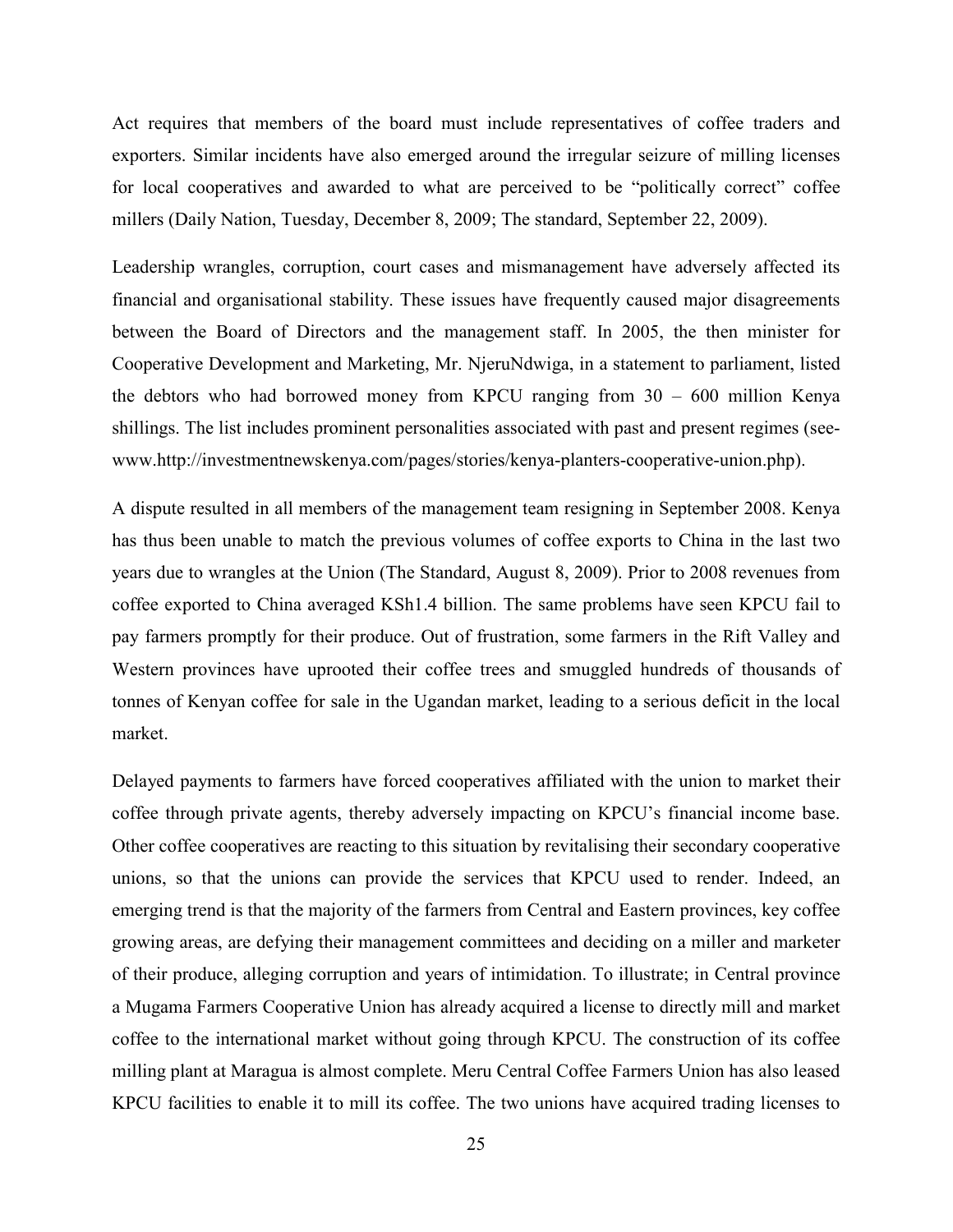enable them to market their coffee directly (The standard, January 10, 2010).Whether the lowering of charges for milling, handling and quality analysis will reignite confidence in the union and invite an increased inflow of coffee from farmers is not yet clear.

## *The Kenya National Federation of Agricultural Producers*

The Kenya National Federation of Agricultural Producers was founded in 1946 as the Kenya National Farmers Union (KNFU) to serve the interests of the large-scale White settler farmers. After independence in 1963, it changed its constitution in 1973 to accommodate small farmers. Thus during the 1960s and into the 70s, the union was a vocal representative of small farmer interests, through the demands for price control and equitable distribution of land. While new policy issue areas have since emerged, it still remains one of the largest small farmers' organisations to date.

The liberalisation of the economy since the 1980s has dealt a heavy blow to its institutional capacity and smallholder base. Consistent with liberalisation pressures, the union allowed individual and corporate membership. Corporate membership saw the absorption of commodity associations, other cooperatives, and firms into the new Union. Its membership thus currently comprises 42,000 individuals, 2500 groups with 30-50 members, 16 commodity associations, and corporates (SACCOs & cooperatives).

In June 2006, KENFAP commissioned a study through the support of GTZ/PSDA.<sup>19</sup> The recommendations of the report suggested the re-orientation of its traditional advocacy mandate to a more service-oriented organisation providing capacity building (e.g. training and facility provision, produce processing, consultancy) and lobbying for constituency development funds, inputs and better prices. Indeed, the need to rejuvenate its core activities since 2002 stemmed from the weak financial capacity of the organisation which required a business orientation entailing diversification into other income generating projects. Core to this process were

-

<sup>&</sup>lt;sup>19</sup> Promotion of Private Sector Development in Agriculture (PSDA) is a bilateral technical assistance programme jointly implemented by the German Agency for International Development (GIZ) and the Ministry of Agriculture on behalf of the Government of Kenya through collaboration with other agricultural sector Ministries, mainly with the Ministry of Livestock Development, Ministry of Fisheries Development and Ministry of Cooperative Development and Marketing.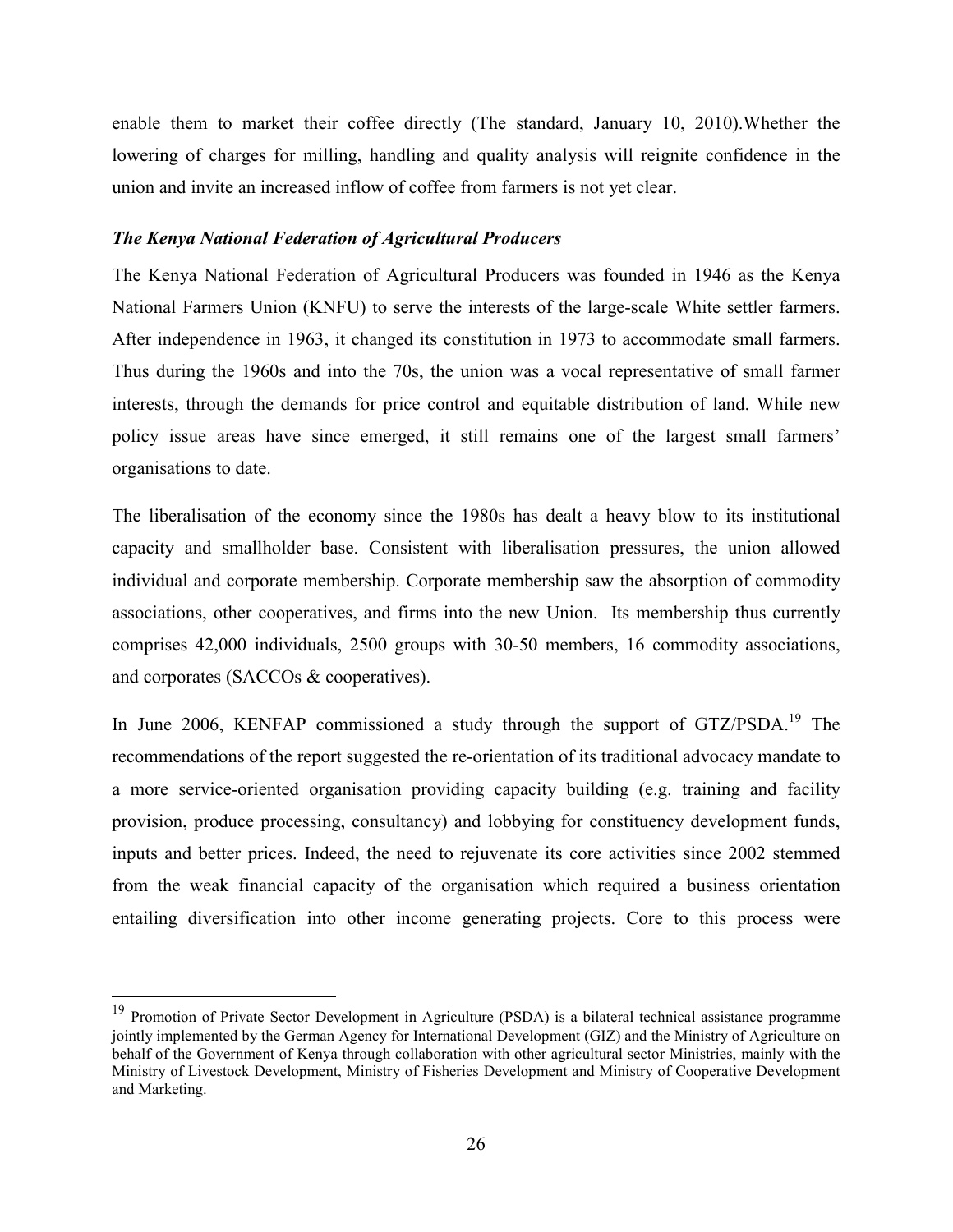grassroots recruitment drives and attempts by the leadership to network with both local and international partners.

The federation's new vision is to realise "empowered Kenyan farmers with a strong voice" through the effective representation, provision of professional consultancy services as an income generating activity of the organisation at subsidised/ concessionary rates for the members and at commercial rates for the non-members; conduct research and promote intra- and inter- sectoral co-operation. Key challenges that continue to hamper its activities are the lingering political associations with political elites, a thin resource base, lack of competent and motivated staff and credit facilities.

One significant finding is that cooperative unions in the agricultural sector are not as active in the policy advocacy space as non-agricultural cooperative unions such as KUSCCO and NACHU. Furthermore, they do not have the same capacity to effectively voice the concerns of their core constituencies. The recurrent theme is that the advocacy capacity of the farmer organisation has been weakened considerably due to neo-patrimonial institutional culture, inadequate technical personnel, thin financial base and general mismanagement. Capacity building programmes are critical in this regard. Historically, farmer organisations served as incubators for politically ambitious union leaders and as patronage machines for politicians seeking to shore up their political support bases. Especially in Kenya, where ethnic mobilisation is a very significant feature of politics, state resources have most often been channelled to areas perceived to be friendly to the incumbent regimes. This is true of the *harambee* movement as well as farmer organisations. As Barkan and Holmquist (1997) argue,

"members and would-be members of local district councils establish reputations for community service by raising funds for self-help projects in the private sector and by lobbying appropriate state agencies to assist projects located in their areas. Members of Parliament and aspiring members likewise seek to "deliver the goods" on self-help; by so doing, they draw local self-help organisations and grass-roots political leaders into their personal political machines, and, in turn, attach their machines to the countrywide clientelist structures that dominate Kenyan politics and control patronage at the center of the Kenyan system (p.  $360$ ."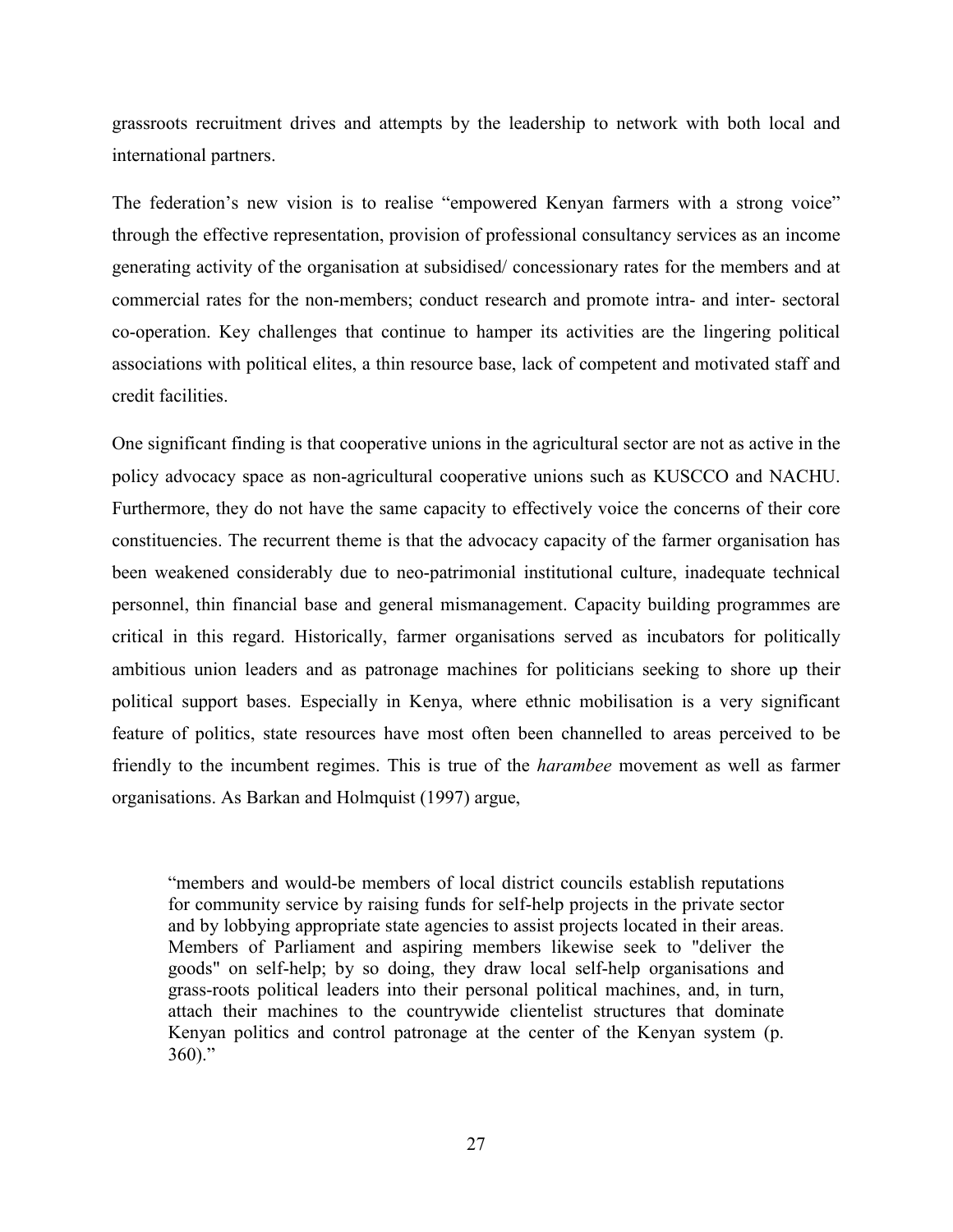While policy advocacy is dominated by cooperatives and farmer unions in Kenya, nongovernmental organisations have increasingly emerged as vocal actors in the policy arena. These CSOs largely represent small farmers and engage in cross-cutting issues ranging from land rights, water and sanitation, food security and the provision of agricultural inputs.<sup>20</sup> However, due to variations in mobilisation capacity, some CSOs have assumed more visibility in the policy arena than others.

The following sub- section l describes in more detail the work of CSOs engaged in policy advocacy work on behalf of smallholders by focusing on two organisations – the Kenya Land Alliance (KLA) and Resource Conflict Institute (RECONCILE).

## *Kenya Land Alliance*

<u>.</u>

Kenya Land Alliance, a not-for-profit and non-partisan umbrella network of 95 civil society organisations and individuals, was founded in 1999 and registered as a Trust in 2001. Its core commitments revolve around policy advocacy for the reform of outmoded land policies and laws in Kenya. Its activities are national in scope and are largely funded from foreign donor sources.<sup>21</sup> Key administrative functions are currently managed by a staff of eight people headed by the national coordinator. The main activities of the organisation are geared toward representing the marginalised rural and urban poor by advocating for and supporting pro-poor land policies that further social justice and enhance the security of tenure.

The organisation was formed from the realisation that the postcolonial government land policy, legal and institutional framework created in the colonial period (beginning 1950s) was meant to meet the imperatives of political order and; enforced development of African areas. This framework had become out-dated and was no longer serving the needs for postcolonial social transformation. Long-term internal and external political, economic and socio-cultural changes in Kenya have necessitated the overhaul of these land policies. Increased demographic and environmental pressures have led to intense resource competition, especially over land, which continues to evolve into widespread violence. One recent notable outcome of the KLA's advocacy in the context of land reforms is the adoption and publication of the findings of a new

<sup>&</sup>lt;sup>20</sup> Some NGOS in the food security, inputs provision and water and sanitation programmes are included in the database for this study.

<sup>&</sup>lt;sup>21</sup> The donors include Actionaid, Dfid, Development Corporation of Ireland, Ford Foundation, Heinrich Boll Foundation, Freidrich Ebert Foundation, Ms-Kenya and Oxfam-GB.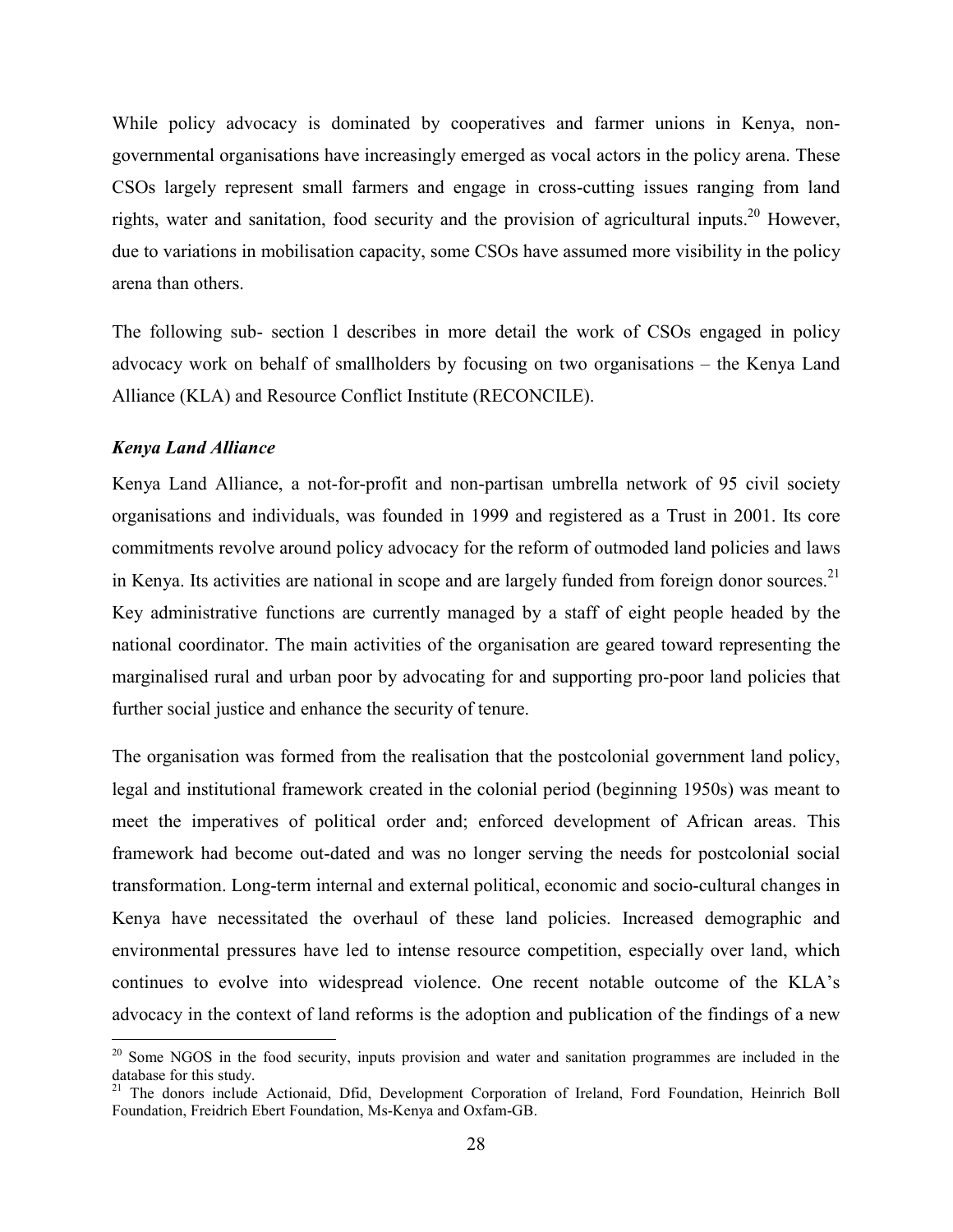National Land Policy. This has recently been published and critical sections dealing with the shift of radical title from the state to a proposed National Land Commission have been incorporated in the proposed new Constitution. Land is now a constitutional category in the proposed new Constitution. To be sure, a basis for these reforms had been set with the findings of a Presidential Commission of Inquiry into the Land Law System of Kenya (the Njonjo Commission, 1999) and the Constitution of Kenya Review Commission (also known as the Ghai Commission<sup>22</sup>). The creative co-ordination of information gathering, sharing and networking among KLA's member organisations has made the organisation a major focal point for land reform advocacy.

Efforts to pressure government to modernise its land administration and management system saw the appointment of its national coordinator as one of the commissioners in the Presidential Commission on Public Inquiry into Illegal land Irregular allocation of Public Land (Ndung'u Commission).<sup>23</sup> However, implementation of its findings has been a bone of contention, given the fact that beneficiaries of illegal allocations are powerful people in senior government positions. Recently, there have been moves by the Lands Ministry to revoke irregularly acquired title deeds, although this has mainly focused on land within the urban centers (The Standard, 27 May 2010). Similar outcomes by the KLA also include documenting cases of environmental degradation. Notable in this regard are the encroachments on the Mau Forest water towers where President Moi and his cronies acquired large tracts of land. As a consequence, illegal occupants foisted their land on unsuspecting peasants to gain political support. In the latest attempts by the government to evict peasants from the forest, debates have emerged over whether these people should be compensated or not. In the course of these debates, reports emerged of government intentions to compensate even those who illegally obtained land in the forest (The Standard, 06/05/2010; The Standard, 26/04/2010; The Standard, 07/05/2010; The Standard, 28/07/2009).

 $22\,$ The Constitution of Kenya Review Commission popularly known as the Ghai Commission was chaired by constitutional law scholar Prof. Yash Pal Gahi and was chaged with writing a modern constitution for Kenya from 2000 to 2004.

 $^{23}$  This particular commission documented for the first time the extent to which the grabbing of public land had been perpetuated by politically connected people in the previous and current regimes. Some of these people are still hold powerful positions within the Kibaki regime.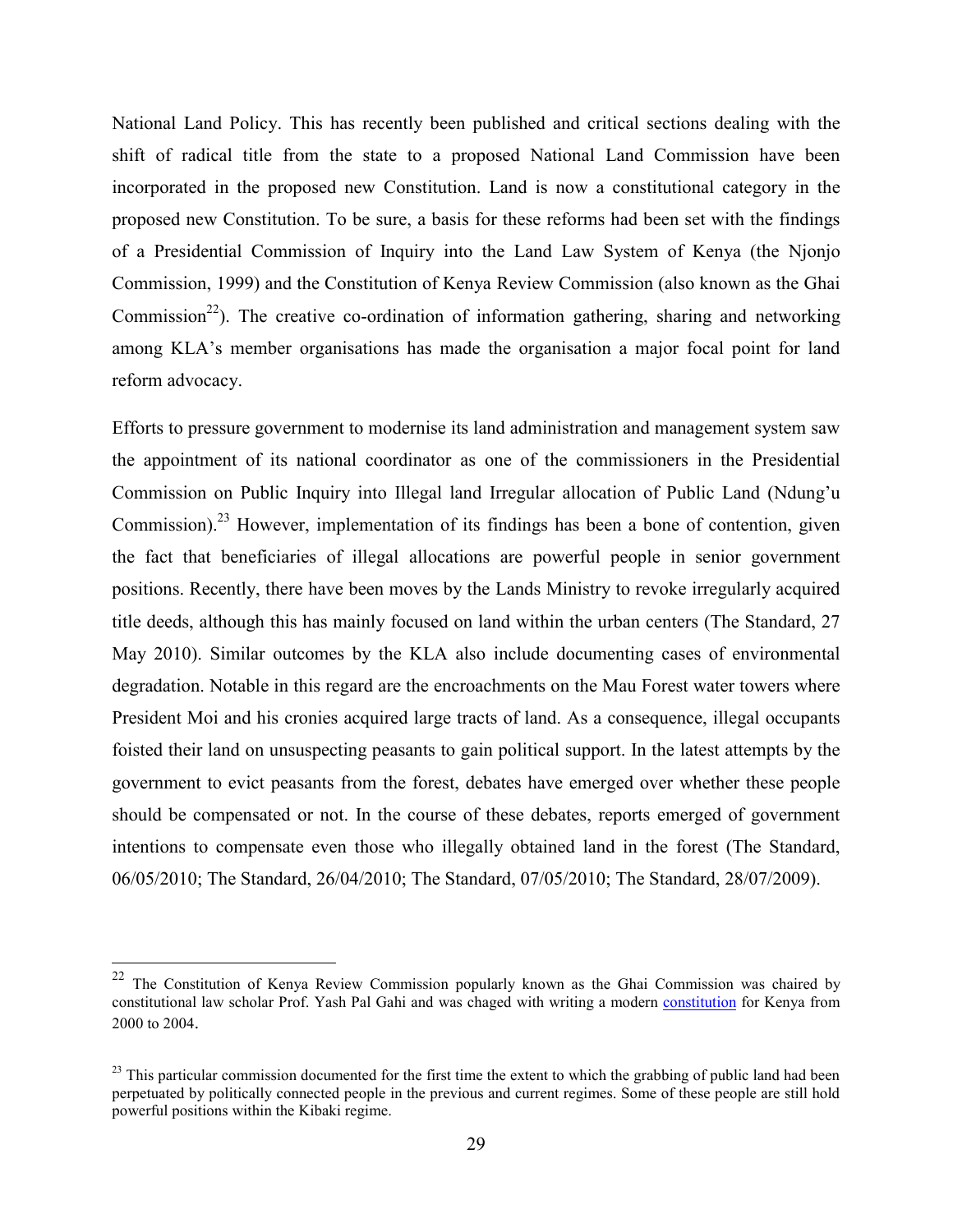These findings by the KLA have served as a point for mobilising pressure on the government to reform the land administration system.<sup>24</sup> The organisation's advocacy objectives have been realised from a knowledgeable perspective which incorporates the use of publications such as the Land Updates, Policy papers, posters and the print and electronic media. Through networking with similar orientated CSOs such as Action Aid, RECONCILE, Catholic Justice and Peace Commission, Kituo cha Sheria, Shelter Forum, Kenya Human Rights Commission, Hakijamii Trust and Forest Action Network, the Alliance has also increased awareness of Land policy issues among affected communities. Through capacity building programmes, the organisation has appreciated the importance of linking community struggles with national reforms. This originates from the realisation that top-down approaches characteristic of traditional CSO practices tend to be ineffective in dealing with land and natural resource issues among the poor and marginalised. The KLA activities are therefore strongly motivated by the plight of the fisher folk, women, marginalised ethnic minorities and small farmers.

However, the activities of KLA are hampered by uneasy relations with fractions of the political elite and their sympathisers in "civil society."<sup>25</sup> Uneasy state-CSO relations have the potential of creating incentives for the government to block the organisation's involvement in seeking information and participating in reform processes. The likelihood of the state relapsing into the traditional methods of either intimidation, threats or outright bans could hamper future advocacy programmes. The organisation also faces logistical, information acquisition and dissemination problems due to insufficient institutional capacity.

## *The Resource Conflict Institute (RECONCILE)*

 $\overline{a}$ 

RECONCILE<sup>26</sup> is an East African regional policy research and advocacy NGO registered in Kenya. The Institute conducts policy and legal research and education on environmental and natural resources. It also advocates for policies, laws and practices that empower resource

<sup>&</sup>lt;sup>24</sup> While the cabinet adopted the document what has emerged are only pronouncements of the intent to implement the findings.

 $^{25}$  A notable voice against the proposed National Land Policy is the Kenya Landowners Association, an organisation representing local and foreign large land owners.

<sup>&</sup>lt;sup>26</sup> RECONCILE hosted the Secretariat of KLA for in 1999 until 2000 and helped set up its institutional framework. It is also a founding member of LandNet East Africa, a Kampala-based regional network of land policy stakeholders from government, research institutions, and civil society organisations in Kenya, Uganda, Tanzania and Rwanda.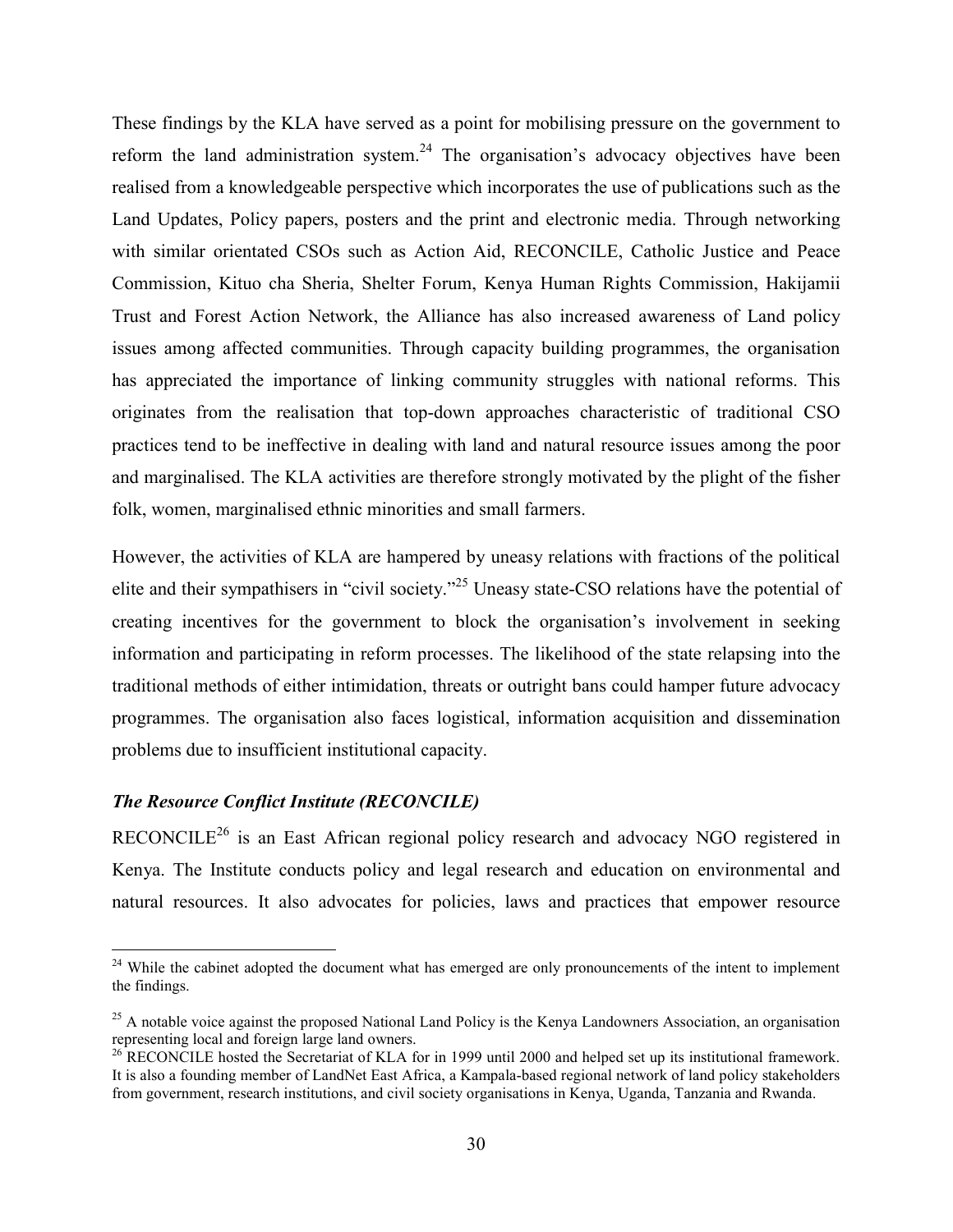dependent communities to influence policy processes and institutions that impact their access to natural resources and management of natural resource conflicts. On completion of training, such communities are expected to resolve environmental and resource conflicts; to effectively participate in policy, legislative and institutional processes for sustainable management of the environment and natural resources; and, to peacefully resolve other associated conflicts. Indeed, advocacy for pastoral land rights constitutes a significant focus for the organisation's activities.

The public has also been sensitised on critical resource issues through the stimulation of public debates through organised public fora. For instance, from 2003 to 2006, RECONCILE collaborated with the Dry lands Programme of the International Institute for Environment and Development (IIED), $^{27}$  on a programme focused on capacity development for pastoral groups in East Africa advocating for policy frameworks that are supportive of pastoralism as a livelihood and land use system. Networking with other organisations like the KLA saw both of them pushing for a review of the provisions of the Draft National Land Policy on customary land tenure and common property resources.

The organisation is also involved in capacity building of community based organisations to engage effectively in sustained land rights advocacy by providing technical assistance in research and information acquisition. This is necessary for informed policy advocacy, thus linking local advocacy work to the wider policy environment and to organisations that have expertise and competence in relevant policy areas. Another instance is the collaborative advocacy work between RECONCILE and Waso Trust Land Project and OSILIGI – two pastoralist organisations in Isiolo and Lakipia in northern Kenya. The urgency of pastoralist rights issues should be understood in the context of recent announcements of the possibility of discovering commercial oil and gas deposits by several foreign companies<sup>28</sup> in northern Kenya, home to the largest populations of pastoralists. RECONCILE and other human rights groups have embarked on advocacy work that seeks to raise awareness on the possibilities of doom or economic boom vi-a-vis pastoralist land rights and livelihoods.

-

<sup>&</sup>lt;sup>27</sup> An independent, non-profit organisation promoting sustainable patterns of world development through collaborative research, policy studies, networking and advocacy.

<sup>&</sup>lt;sup>28</sup> China National Offshore Oil Corporation, Africa Oil, Lion Energy, China Petroleum Corporation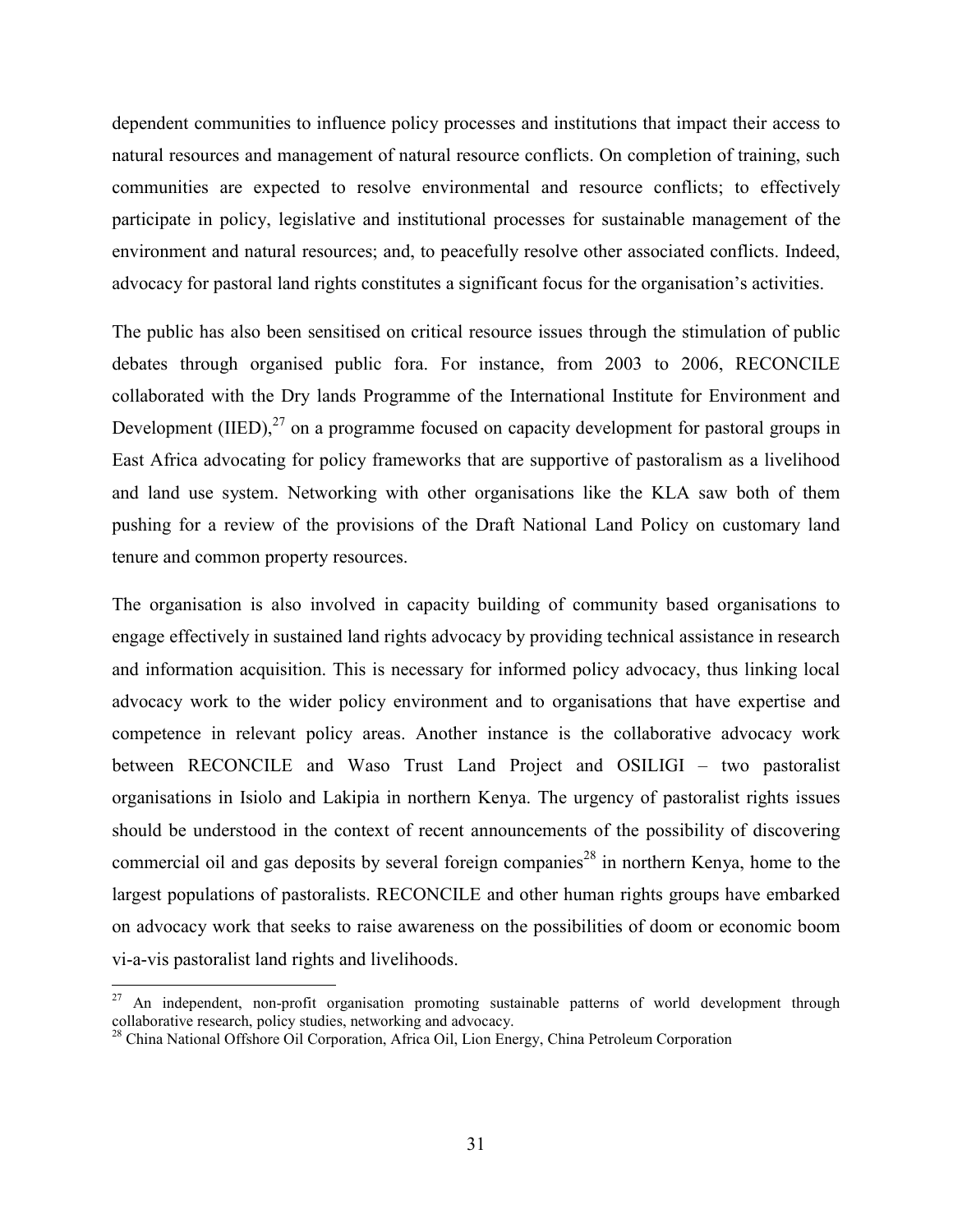## **Conclusion and Recommendations**

Independent Kenya inherited a dual agrarian structure created during the colonial period to benefit white settlers. It was characterised by large land holdings enjoying disproportionate supplies of highly fertile land, better infrastructure, extension services and credit outlays while smallholder agricultural systems practiced largely by indigenous ethnic communities were plagued by land shortages, limited access to credit and infrastructure. The brief postindependence interlude (1963 – ca.1970) witnessed timid state-driven land tenure reforms which undergirded high economic growth rates. By the 1970s, the practical limits on the private property frontiers revealed the limits of this mode of agricultural development. Indeed, its effects are still present. They include high land pressure, pervasive land sub-divisions, extensive landlessness and poor water utilisation practices. Others include low agricultural productivity, malnutrition, expansive urban and rural slums, and high under- and un-employment rates.

The attempts of cooperative societies and farmer unions to amplify the concerns of both large and small farmers have received differential treatment. While large farmers extracted disproportionate benefits through the control of the state bureaucracy, self-help and smallholder organisations were co-opted and re-oriented to the service of politically ambitious leaders and politicians. This is still the case to date. Farmer organisations are characterised by mismanagement and institutional weaknesses which hinder effective representation of farmers. Due to the challenges brought on by liberalisation of the sector, the current policy advocacy arena is less vibrant relative to the immediate post-independence period when farmer organisations were influential in the public policy process. There is, however, a recent resurgence of CSOs which have begun to actively articulate the concerns of smallholder famers. In this regard, several key policy recommendations are proffered:

- $\triangleright$  The initiation of comprehensive land and land tenure reform by supporting the newly adopted National Land Policy. This should be geared toward establishing small family farms due to their relative efficiency as compared to large farms;
- $\triangleright$  Investment and repair of rural infrastructure to enable ease of transportation and storage and also to improve irrigation systems within smallholder areas;
- Development of policies and regulations that encourage local irrigation equipment manufacture and/or joint agricultural engineering arrangements;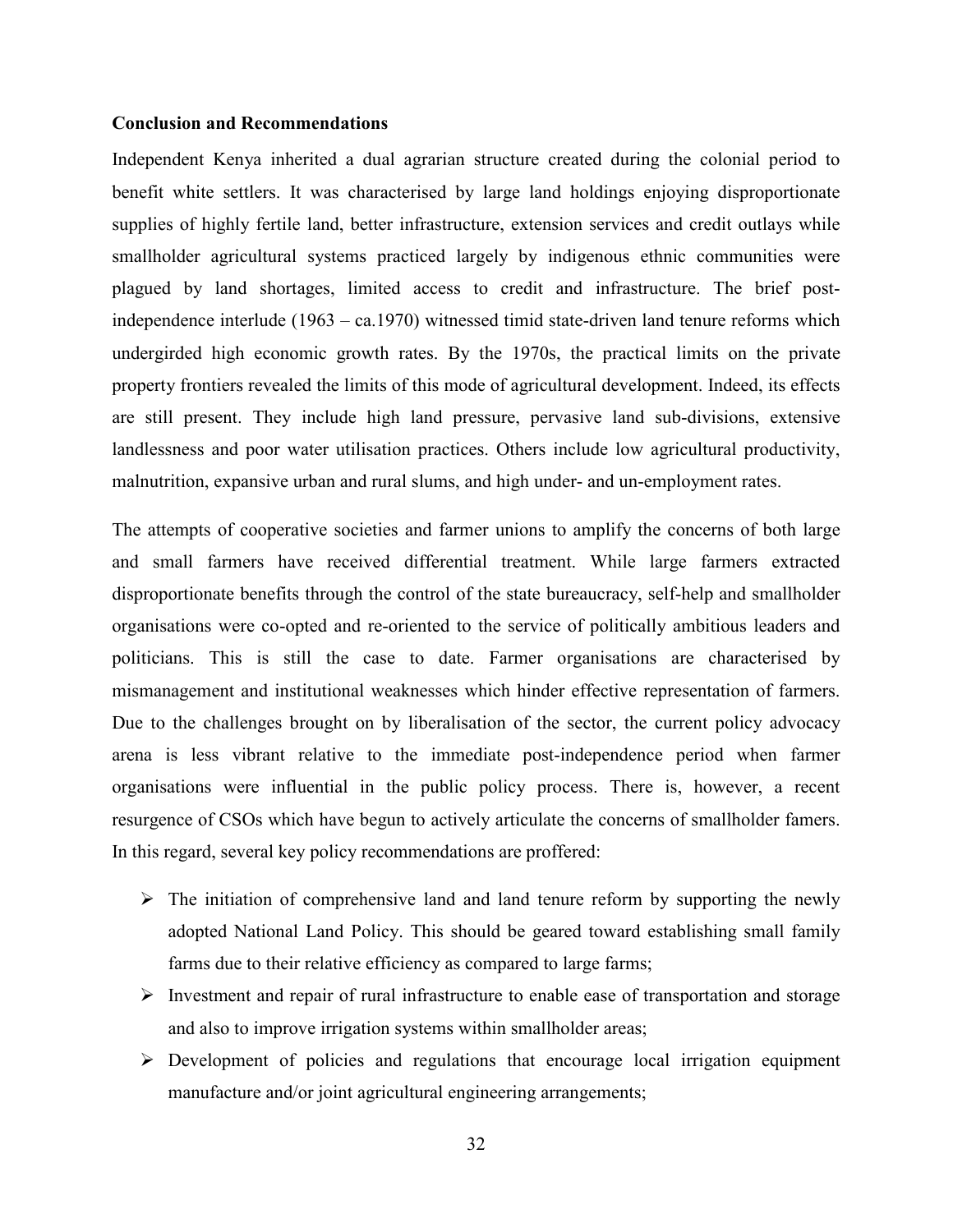$\triangleright$  Government facilitation for the access to cheap credit by small farmers;

.

- $\triangleright$  Provision and strengthening of extension services and other technical support services, like training in soil and water conservation and animal husbandry;
- $\triangleright$  Increased financial allocations to research and innovation grants to universities and agricultural research institutes should stimulate interest in improved production and distribution technologies;
- $\triangleright$  The government should embark on the modernisation and/or establishment of agricultural technology demonstration centers to facilitate the dissemination and adoption of new appropriate technologies;
- $\triangleright$  The government should facilitate the access to market information through farmer networks within farmer organisations by encouraging investment in ICTs and other media.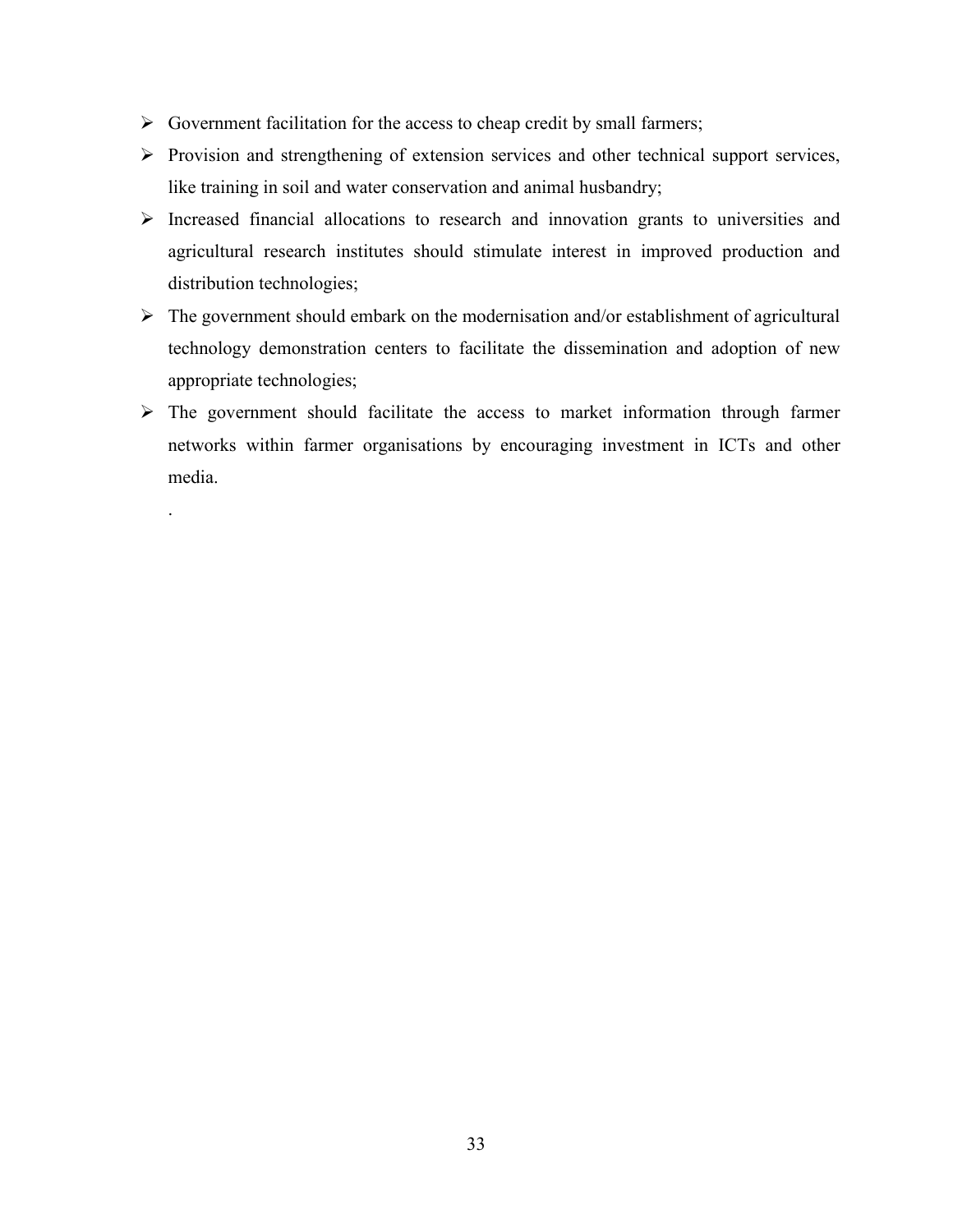## **References**

Alila, O.P.1977. Kenya Agricultural Policy: The Colonial Roots of African Small holder Agricultural Policy and Services*.IDSWorking Paper* No. 327, November, University of Nairobi.

Alila,O. P, and Atieno, Rosemary.2006. *Agricultural Policy in Kenya:Issues and Processes,* A paper for the Future Agricultures Consortium workshop, Institute of Development Studies, University of Nairobi, 20-22 March.

AU-NEPAD.2003. Comprehensive Africa Agriculture Development Programme, July 2003.

Barkan, Joel, D, and Frank Holmquist (1989) "Peasant-State Relations and the Social Base of Self-Help in Kenya", *World Politics*, 41, 3: pp. 359-380.

Bates, R. H. 1981. Markets and States in Tropical Africa, Berkeley: University of California Press.

Bates, R.1989. *Beyond the Miracle of the Market: The Political Economy of Agrarian Development in Kenya.* Cambridge: Cambridge University Press.

Bigsten and Ndung'u (1992), "Kenya", in Duncan, A. and J. Howell (eds.), *Structural Adjustment and the African Farmer*. ODI/Heinemann, London.

Block, Steven.1994. A New View of Agricultural Productivity in Sub-Saharan Africa.

Cornia, G.A., R. Jolly, and F. Stewart. 1987. *Adjustment with a Human Face*. Oxford:

Oxford University Press.

*Daily Nation*, various issues.

FAO, 1997. Irrigation Technology Transfer in Support of Food Security: Proceedings of an FAO sub-regional workshop, Harare, Zimbabwe. 14 - 17 April 1997.

Furedi, F. (1989). *The Mau Mau War in Perspective*. London and Nairobi: James Currey and Heinemann.

Gamba, Paul and Komo, Isaac. "Evolution, Growth and Decline of the Cooperative Sector, Paper prepared for the Centre for Governance and Development, Nairobi, Kenya.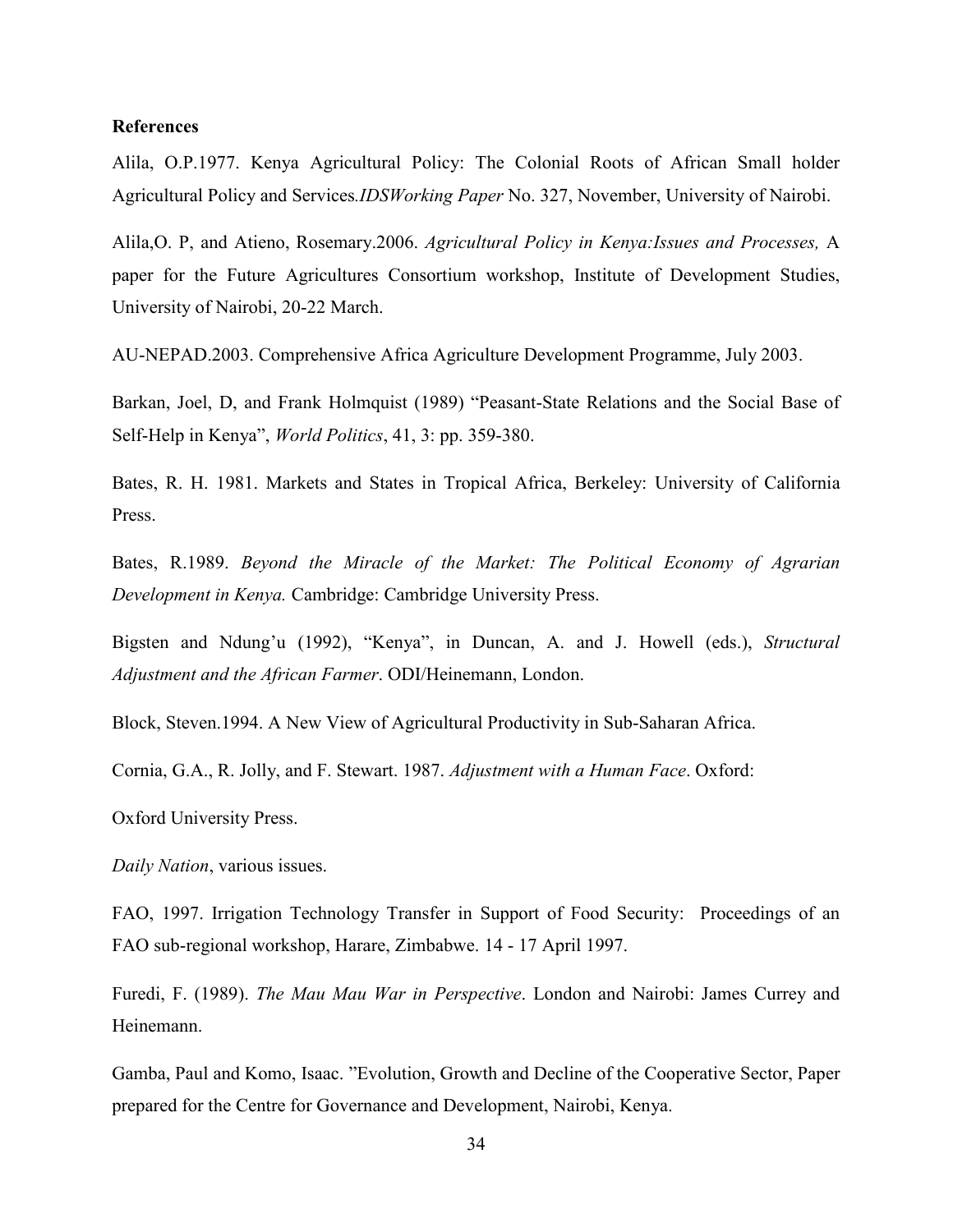Government of Kenya (National Bureau of Statistics). 2006. *Basic Report: Kenya Integrated Household Budget Survey 20005/06*.Nairobi: Government Printers.

Harbeson, J. W.1973. *Nation-Building in Kenya: the Role of Land Reform*. Evanston: Northwestern University Press.

Holmquist, Frank W.1984.*The State and Peasant Leverage in Kenya*. Boston, Mass. (270 Bay State Rd., Boston 02215): African Studies Center.

Kanogo, T .1987. *Squatters & the Roots of Mau Mau*. London and Nairobi: James Currey and Heinemann.

Kanyinga, K. Redistribution from Above: The Politics of Land Rights and Squatting in Coastal Kenya, *Research Report* No 115. Uppsala: Nordiska Africa Institutet.

Kitching, G*.*1980*. Class and Economic Change in Kenya*. New Haven: Yale University Press.

Ng'ang'a ,M .1981. "What is Happening to the Kenyan Peasantry", *Review of African Political Economy*. 20: 7-16.

Ngunyi, M, 1996, "Towards Understanding Kenyan Politics".

Nyongo, Anyang .1981."The Development of a Middle Peasantry in Nyanza." *Review of African Political Economy.* 20: pp. 108-120.

Leys, C .1971."Politics in Kenya: The Development of Peasant Society".*British Journal of Political Science*, Vol.1, No. 3 (Jul., 1971), pp. 307-337.

\_\_\_\_\_\_\_\_\_\_\_\_.1975.*Underdevelopment in Kenya: the Political Economy of Neo-Colonialism*. Nairobi: Heinemann.

Lofchie, M .1989.*The Policy Factor: Agricultural performance in Kenya and Tanzania*. Boulder, Colo. and Nairobi: L. Rienner Publishers and Heinemann.

Mosley, Paul. 1994. Policy and Capital Markets Constraints to the African Green Revolution: A Study of Maize and Sorghum Yields in Kenya, Malawi, and Zimbabwe, 1960-91 in *From Adjustment to Development in Africa: Conflict, Controversy, Convergence and Consensus?*eds. G. Andrea Cornia and G. Helleiner. New York: Macmillan.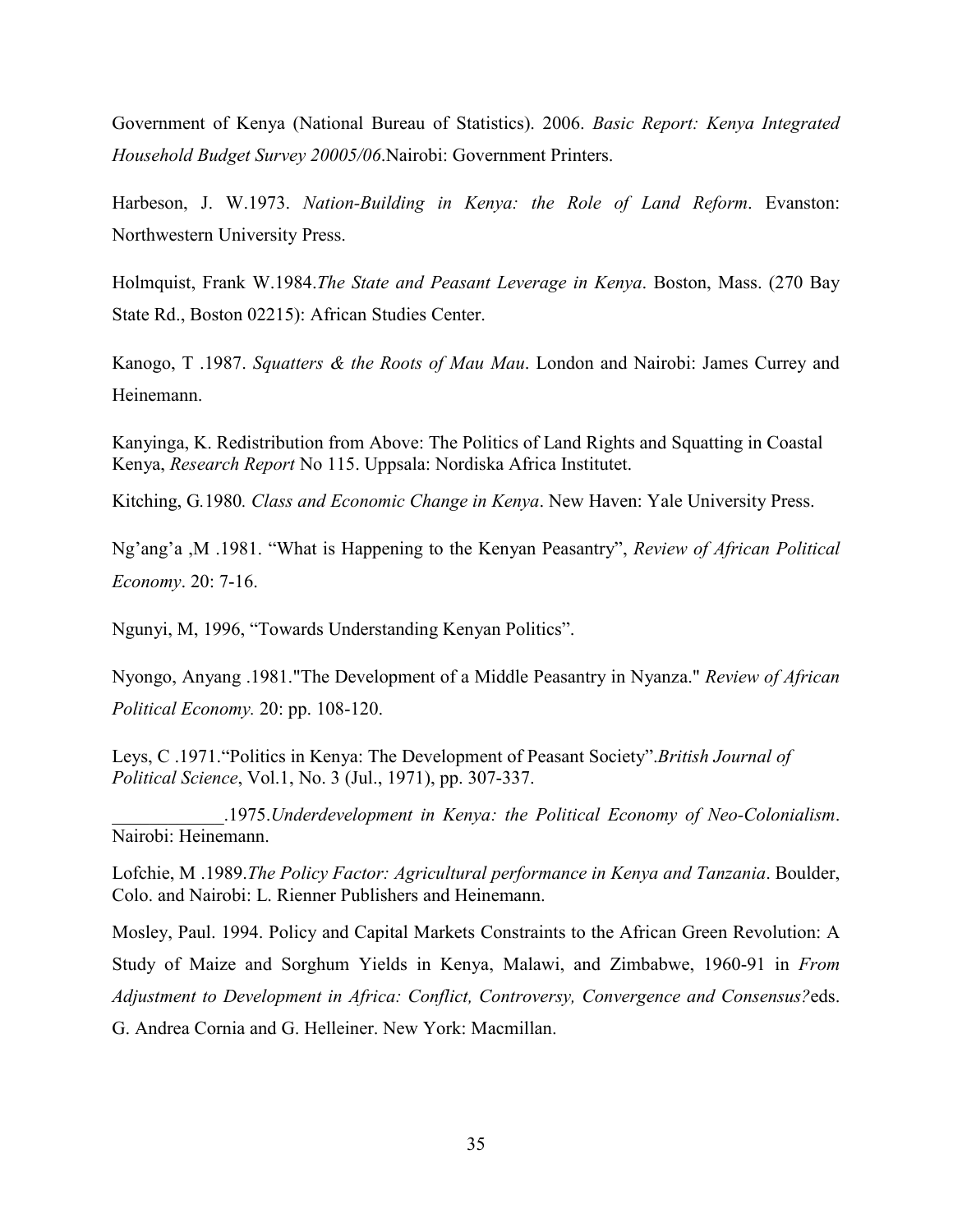Nyong'o, Anyang'.1989. "State and society in Kenya: The Disintegration of the Nationalist Coalition and the rise of Presidential Authoritarianism 1963-78", *African Affairs*, 88, 351:pp. 229-251.

Nyoro, J.K, and Jayne, T.S. 1999. "Trends in Regional Agricultural Productivity in Kenya." Paper prepared for the Kenya Agricultural Marketing and Policy Analysis Project. Tegemeo Institute, Egerton University, Kenya Agricultural Research.

Ng'ethe, N. and Odero, K. K. 1994. Farmers' organisations in Kenya: state agents or civil institutions? *African Rural and Urban Studies*, (1)1994:pp.31-55.

Ng'ethe, N. , Musambayi, K and Gareth, W. 2004. Strengthening the Incentives for Pro-Poor Policy Change: An Analysis of drivers of change in Kenya, Summary Report to DFID.

Ng'ethe, Njuguna and Odero, Kenneth K. "Farmers' Organizations in Kenya: State Agents or Civil Institutions?" *African Rural and Urban Studies*. Volume 1, No.1, 1994. pp. 31-55.

O'brien, F.S. and Ryan. T.C. 2001. Kenya: In. Devarajan S., D. Dollar and T. Holmgren (eds). Aid and Reforms in Africa. Lessons from ten Case studies, the World Bank, Washington D.C.

Rees, D., Momanyi M.,Wekundah J.,Ndungu F., Joldersma R. "Agricultural Knowledge and Information Systems in Kenya–Implications for Technology Dissemination and Development", Overseas Development Institute, Agricultural Research & Extension Network Paper No.107, July 2000.

Republic of Kenya. 1994. Welfare Monitoring Survey II. Nairobi: Government Printers.

Republic of Kenya. 1999. Report of the Commission of Inquiry into the Land Law System of Kenya. Nairobi: Government Printers.

Republic of Kenya. 2001.Poverty Reduction Strategy Paper.Ministry of Finance and Planning. Nairobi: Government Printer.

Republic of Kenya. 2002a.Kenya Rural Development Strategy. Ministry of Agriculture. Nairobi: Government Printer

36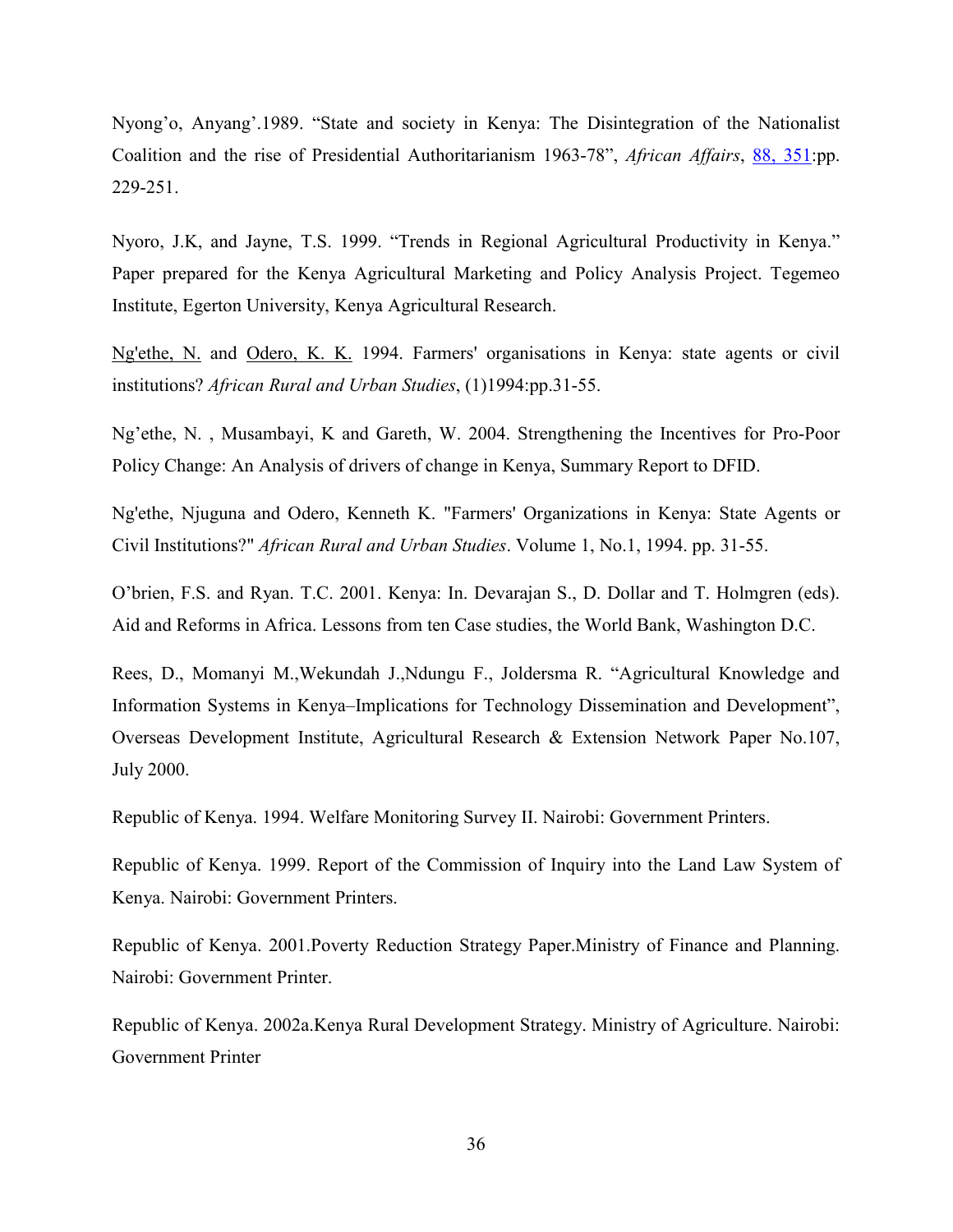Republic of Kenya. 2003. Economic Recovery Strategy for Wealth and Employment Creation, 2003-2007. Ministry of Planning and National Development. Government Printer, Nairobi.

Republic of Kenya. 2004a.Strategy for Revitalizing Agriculture, 2004-2014.Ministry of Agriculture and Ministry of Livestock and Fisheries Development. Nairobi: Government Printer.

Republic of Kenya. 2005. Kenya Integrated Household Budget Survey. Basic Report. Nairobi: Government Printers.

Sahn, David and Alexander Sarris. 1991. Structural Adjustment and the Welfare of Rural Smallholders: A Comparative Analysis FROM Sub- Saharan Africa. *The World BankEconomic Review* 5.2: 259-289.

Society for International Development Report.*Pulling Apart: Facts and Figures on Inequality in Kenya*. Nairobi: SID Publication, 2004.

*\_\_\_\_\_\_\_\_\_\_\_\_\_\_\_\_Readings on Inequality in Kenya* (2007) Nairobi: SID Publication.

Sorrenson, M. P K.1968.*Origins of European Settlement in Kenya*. Nairobi: Oxford University Press.

*The Standard*, various issues

The African Executive, "Commercialization of Smallholder Production Key to Food Security", http://www.africanexecutive.com/modules/magazine/articles.php?article=3154&magazine=177

United States Agency for International Development (USAID).1993. *Africa: Growth* 

*Renewed Hope Rekindled: A Report on the Performance of the Development Fund for* 

*Africa, 1988-1992.* Washington, D.C.: USAID, Office of Development Planning, Bureau for Africa.

Wasserman, G .1976. *Politics of Decolonization: Kenya Europeans and the land issue, 1960- 1965*. Cambridge: Cambridge University Press.

Widner. J.A. 1994. "Single Party States and Agricultural Policies: The Cases of Ivory Coast and Kenya", *Comparative Politics*, 26, 2: pp. 127-147